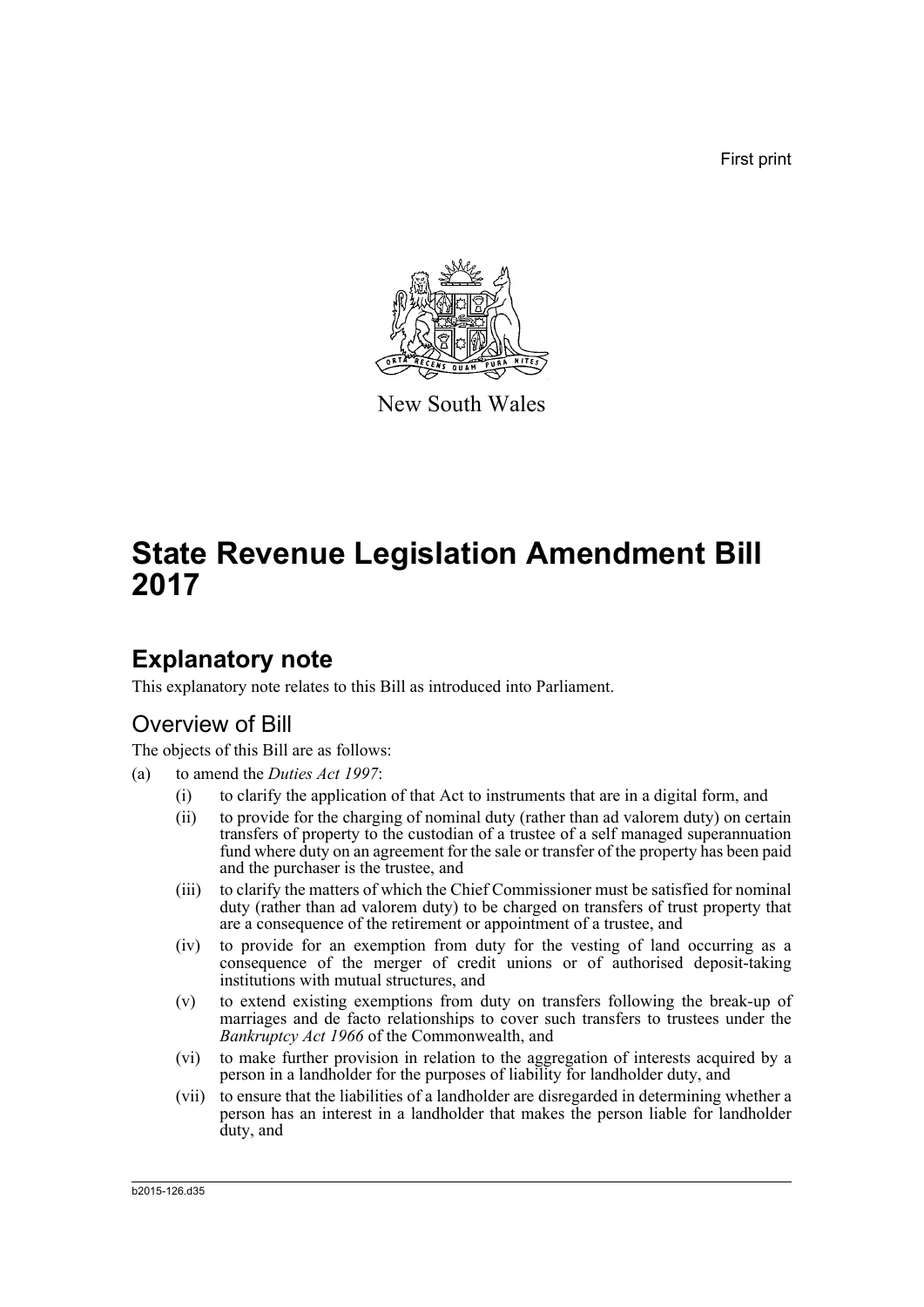- (viii) to make further provision in relation to the tracing of interests through linked entities of a unit trust scheme or company for the purposes of determining whether the scheme or company is a landholder, and
- (ix) to extend an existing anti-avoidance measure (which ensures that certain land holdings transferred from a unit trust scheme or company within 12 months of a person acquiring an interest in the scheme or company are counted when determining whether the scheme or company is a landholder) so that the measure covers agreements for the sale or transfer of land holdings, and
- (x) to prevent the avoidance of liability for landholder duty by the use of arrangements that include combined put and call options (as an alternative to an agreement for sale or transfer), and
- (xi) to make further provision to prevent a person who enters into an agreement to purchase shares or units in a landholder avoiding landholder duty by opting to defer registration of the purchase, and
- (xii) to extend existing exemptions from duty connected with transfers between family members of land used for primary production to (among other things) cover transfers from a self managed superannuation fund where a member of the fund and the person to whom the land is transferred are family members, and
- (xiii) to provide for an exemption from duty connected with transfers of property between superannuation funds that are required to be made under transitional arrangements relating to the Commonwealth's MySuper reforms, and
- (xiv) to make further provision for the test to be applied in determining the amount of duty that a person is liable to pay as a result of a tax avoidance scheme that is of an artificial, blatant or contrived nature, and
- (xv) to extend the circumstances in which a trustee and another trustee, a natural person and a trustee, and a private company and a trustee are treated as being "associated" for the purposes of liability for duty, by tracing through to sub-trusts, and
- (xvi) to make other minor and consequential amendments,
- (b) to amend the *Land Tax Management Act 1956* to require a Government entity that leases land to make the lessee aware that the lessee can be liable for land tax on the land,
- (c) to amend the *Payroll Tax Act 2007*:
	- (i) to provide that certain wages paid by employment agents who on-hire their common law employees to clients of the agents are exempt from payroll tax if wages paid by the clients to their own employees are "exempt wages", and
	- (ii) to exempt from payroll tax wages paid under the Supporting Leave for Living Organ Donors Programme, and
	- (iii) to update other provisions of that Act,
- (d) to amend various Acts to permit disclosures to the Australian Charities and Not-for-profits Commission.

# Outline of provisions

**Clause 1** sets out the name (also called the short title) of the proposed Act.

**Clause 2** provides for the commencement of the proposed Act on the date of assent to the proposed Act.

# **Schedule 1 Amendment of Duties Act 1997 No 123**

## **Instruments in digital form**

**Schedule 1 [1]–[8], [10], [11], [21] and [40]** make it clear that, for the purposes of the *Duties Act 1997*: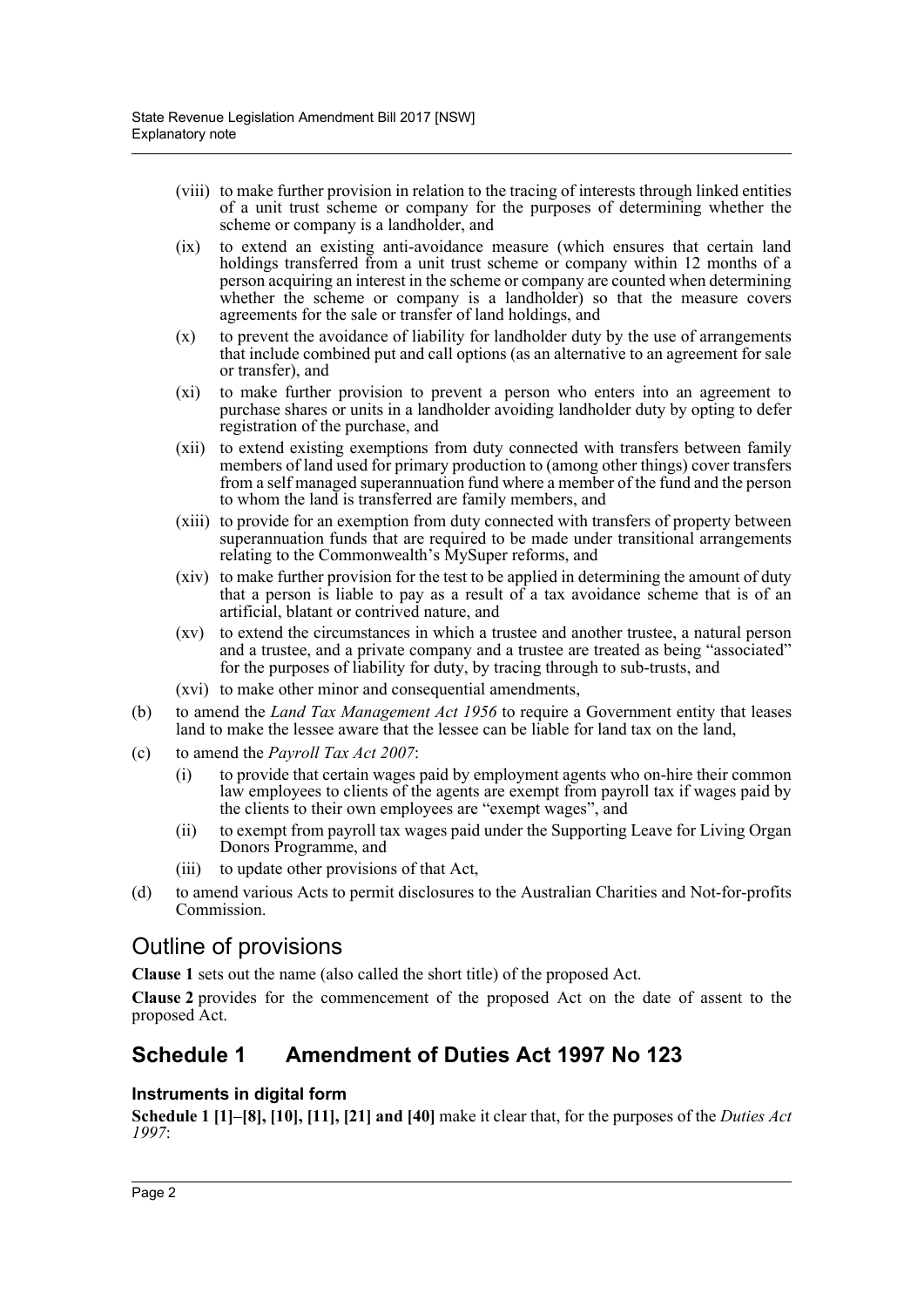- (a) an instrument includes an instrument that is in digital form, and
- (b) the provisions of that Act that apply to written instruments also apply to instruments that are in digital form.

**Schedule 1 [44]** repeals a provision that is made redundant by those amendments.

#### **No double duty on certain transfers to custodians of self managed superannuation funds**

**Schedule 1 [9]** extends a provision under which nominal duty of \$10 is chargeable for certain transfers not in conformity with an agreement for sale or transfer of property on which duty has already been paid. The provision is extended to transfers in which the purchaser under the agreement is the trustee of a self managed superannuation fund and the transferee is the custodian of that trustee.

### **Transfers of trust property consequent on retirement or appointment of trustees**

**Schedule 1 [12], [14] and [15]** ensure that it is clear that nominal duty of \$50 is chargeable on certain transfers of trust property that are a consequence of the retirement or appointment of trustees only if the Chief Commissioner is satisfied that (among other things) the transfers are not part of a scheme to avoid duty that involves conferring an interest, in relation to the trust property, on a new trustee or other person so as to cause any person to cease holding a beneficial interest in that property. Ad valorem duty may be chargeable on those transfers, instead of nominal duty, if the Chief Commissioner fails to be satisfied that they are not part of such a scheme. **Schedule 1 [13]** is a consequential amendment.

#### **Duty exemption—merger of credit unions and mutual authorised deposit-taking institutions**

**Schedule 1 [16]** provides for an exemption from duty for the vesting of land in one or more credit unions, or in one or more authorised deposit-taking institutions with mutual structures (*mutual ADIs*), that is a consequence of a merger of those credit unions or mutual ADIs. **Schedule 1 [39]** makes a related amendment that inserts a definition of *credit union* into the Dictionary.

## **Duty exemptions—break-up of marriages and other relationships**

**Schedule 1 [17] and [18]** remake and extend provisions that exempt certain transfers from duty that are made as a consequence of the break-up of a marriage or de facto relationship. In particular, the provisions are extended to transfers to a trustee under the *Bankruptcy Act 1966* of the Commonwealth of the estate of either of the parties to the marriage or relationship. **Schedule 1 [19] and [20]** are consequential amendments.

## **Relevant acquisitions for purposes of landholder duty—aggregation of interests**

**Schedule 1 [22]** remakes and modifies provisions that define when a person makes a *relevant acquisition* in respect of a landholder and is, therefore, liable to pay landholder duty. The provisions are modified by setting out circumstances to be taken into account in determining whether acquisitions form, evidence, give effect to or arise from substantially one arrangement between the acquirers.

## **Liabilities of landholder disregarded when determining interest held in landholder**

A person has an interest in a landholder if the person would be entitled to any property of the landholder if all of the property were distributed, and a person has a significant interest in a landholder if the person would be entitled to a certain proportion of the property of the landholder if all of the property were distributed. **Schedule 1 [23]** ensures that the liabilities of the landholder are disregarded when determining whether the person has an interest or a significant interest in the landholder.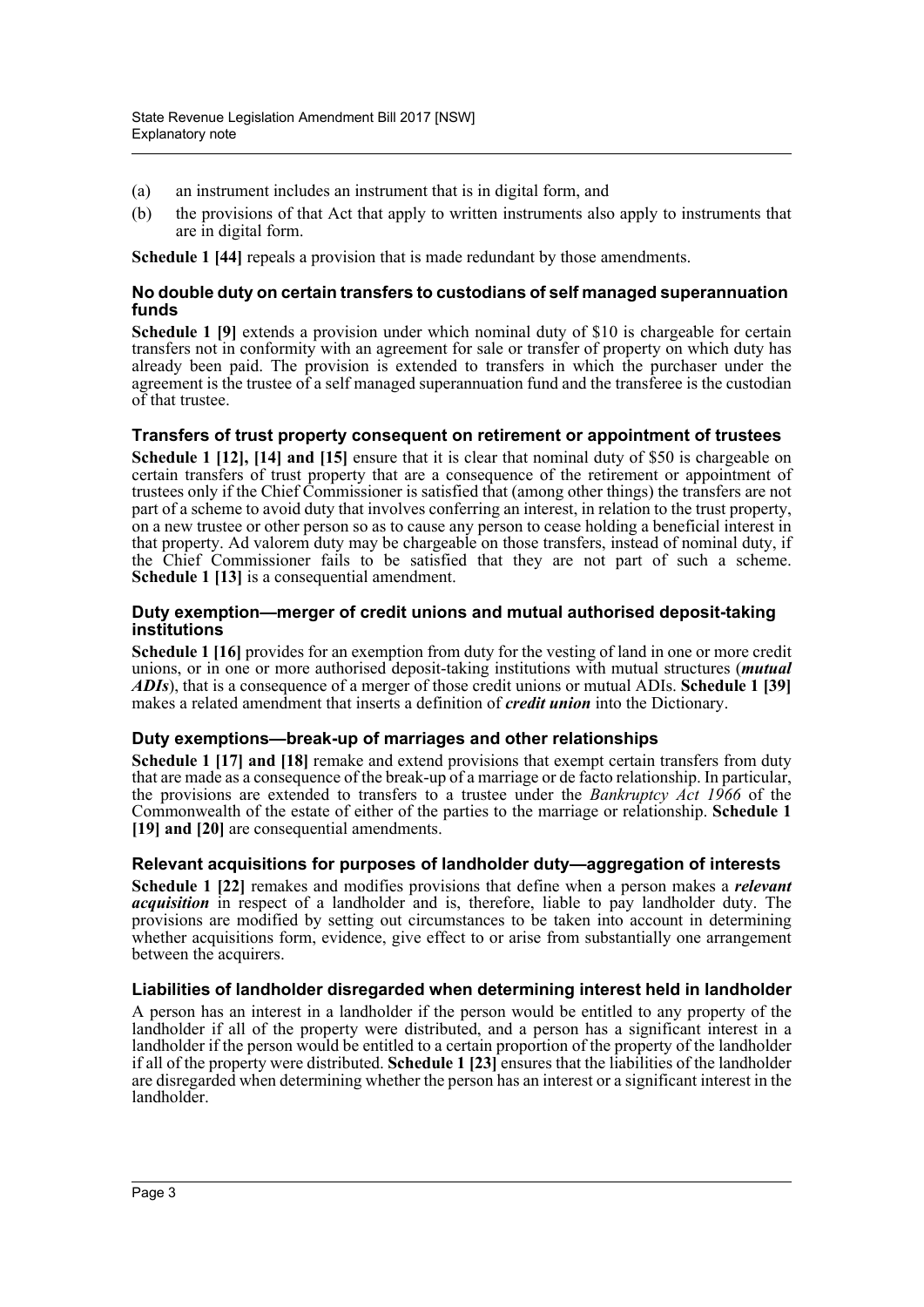# **Linked entities and landholders**

**Schedule 1 [26]** replaces provisions that enable the tracing of interests through linked entities of unit trust schemes and companies for the purposes of determining whether the scheme or company is a landholder. In particular, **Schedule 1 [26]** modifies the definitions of a *linked entity* to ensure that:

- (a) entities in a chain are regarded as linked to a private unit trust scheme or private company if the scheme or company would be entitled to receive at least 50% of the value of all of the property of persons in the chain if all of that property were distributed, and
- (b) liabilities of entities in a chain are disregarded when valuing the property of those persons for the purposes of determining whether they are linked entities of a unit trust scheme or company (similar to the amendment made by **Schedule 1 [23]**).

**Schedule 1 [26]** also makes amendments in the nature of statute law revision.

### **Land holdings agreed to be transferred from landholder counted**

**Schedule 1 [27] and [28]** extend an anti-avoidance measure providing that, for the purpose of determining whether an acquisition is dutiable, the land holdings of a private unit trust scheme or private company are taken to include any land holdings transferred to the person acquiring the interest, or an associated person, within 12 months before the acquisition. This means that those land holdings count when calculating whether the scheme or company has land holdings in NSW with a sufficient threshold value (\$2,000,000 or more) for the scheme or company to be a landholder. In particular, **Schedule 1 [27] and [28]** ensure that land holdings agreed to be transferred to the person acquiring the interest, or an associated person, within 12 months before the acquisition also count towards the threshold. **Schedule 1 [29] and [30]** are consequential amendments.

## **Combined put and call options**

**Schedule 1 [31]** amends a section that ensures that, for the purposes of assessing liability for landholder duty, the transferor and transferee under an uncompleted agreement for the sale or transfer of land are taken to be separately entitled to the whole of the land. The section is amended so that arrangements that include both a put option and a call option are treated in the same way as uncompleted agreements.

## **Point in time at which an interest in a landholder is acquired**

**Schedule 1 [33]** amends a provision that prevents a person who enters into an agreement to purchase shares or units in a landholder avoiding landholder duty by opting to defer registration of the purchase indefinitely. Currently, the person is treated as having acquired an interest in a landholder on the "agreement liability date" (for example, when the consideration is first paid or 12 months after the agreement is first executed), rather than on the registration date. The proposed amendment ensures that landholder duty is also chargeable in cases in which the company or unit trust scheme concerned has ceased to be a landholder on the "agreement liability date", so long as the company or scheme was a landholder when the agreement was made. **Schedule 1 [25]** is a consequential amendment.

## **Transfers of primary production land**

**Schedule 1 [34] and [35]** make further provision for the exemption from duty on certain transfers and other transactions between family members relating to land used for primary production. **Schedule 1 [34]** extends the exemption to transfers and other transactions relating to land used for primary production and held before the transaction in a self managed superannuation fund where a member of the fund and the transferee, lessee or assignee concerned are family members.

Currently, the land must have been used for primary production in connection with a business carried on by the transferee, lessee or assignee, or by a family member of the transferee, lessee or assignee. **Schedule 1 [35]** ensures that, alternatively, the land must have been used for primary production in connection with a business carried on by a company, or under a trust, controlled by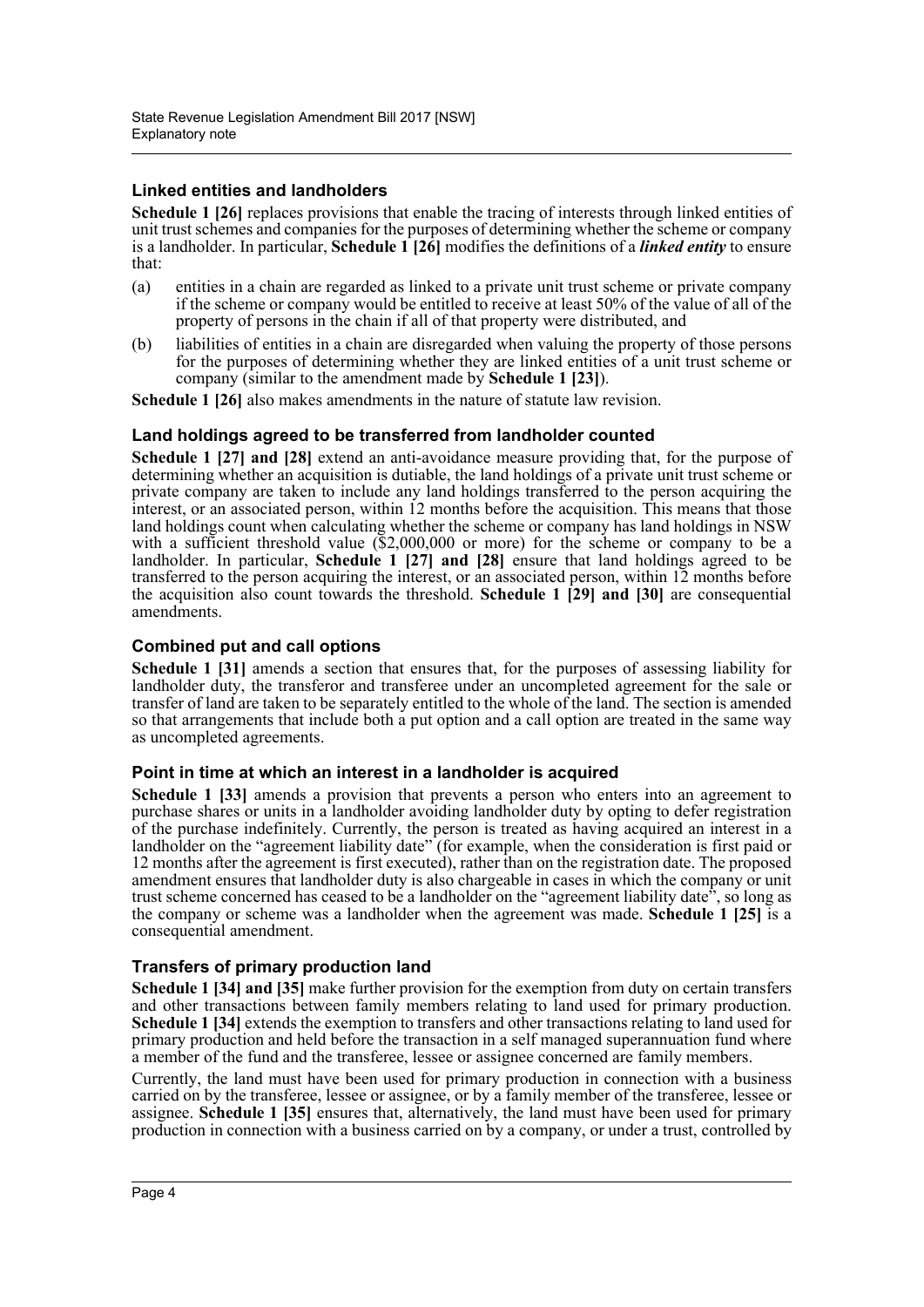the transferee, lessee or assignee (or controlled by a family member of the transferee, lessee or assignee).

# **MySuper transitional arrangements**

**Schedule 1 [36]** provides for an exemption from duty in connection with transfers of property between superannuation funds that are required to be made under transitional arrangements (relating to the Commonwealth's MySuper reforms) that are provided for in the *Superannuation Industry (Supervision) Act 1993* of the Commonwealth.

## **General anti-avoidance provisions**

**Schedule 1 [37]** amends a provision under which the amount of duty that a person is liable to pay as a result of a tax avoidance scheme that is of an artificial, blatant or contrived nature is the amount of duty avoided by the person. Currently, the *amount of duty avoided* by the person is the amount that would have been payable, or that it is reasonable to expect would have been payable, by the person if the tax avoidance scheme had not been entered into or made. The proposed amendment ensures that the amount that it is reasonable to expect would have been payable by the person is determined on the assumption that a reasonable alternative to enter into or making the scheme would have been adopted.

## **"Associated persons" and sub-trusts**

**Schedule 1 [42]** amends the definition of *associated person* to extend the circumstances in which a trustee and another trustee, natural person or company are treated as being "associated" for the purposes of liability for duty, by tracing through to sub-trusts. Dutiable transactions made by or to associated persons, and interests acquired in a landholder by associated persons, may be aggregated for the purposes of duty under Chapters 2 and 4 of the *Duties Act 1997.*

**Schedule 1 [43]** inserts a definition of *sub-trust* that is related to the amendment proposed to be inserted by **Schedule 1 [42]**.

## **Statute law revision**

**Schedule 1 [24]** omits superfluous words in section 150 (1A) of the *Duties Act 1997*. Section 150 (1A) contains a reference to an interest in a landholder that is a debt interest within the meaning of a Division of a Commonwealth Act or that would be such a debt interest if the landholder were a company for the purposes of that Division. Under the *Duties Act 1997*, landholders can be unit trust schemes or companies. As the relevant Division of the Commonwealth Act refers to debt interests in "entities", which under that Act include trusts (in addition to companies and other bodies), the reference in section 150 (1A) to an interest that would be a debt interest within the meaning of the relevant Division if the landholder were a company is superfluous.

**Schedule 1 [32]** clarifies the meaning of references in a provision to a vendor or purchaser landholder or linked entity in cases where the landholder or linked entity is a unit trust scheme, a trust or an unincorporated body.

**Schedule 1 [41]** remakes the definition of *private company*, with a minor modification to that definition in the nature of statute law revision.

#### **Savings and transitional provisions**

**Schedule 1 [38]** provides for savings and transitional matters.

# **Schedule 2 Amendment of Land Tax Management Act 1956 No 26**

**Schedule 2 [3]** requires a Government entity that leases land to disclose to the lessee, in writing, that the lessee will be liable for land tax in respect of the land under the *Land Tax Management Act 1956*, if land tax is payable by the lessee under section 21C of that Act. Under section 21C of the *Land Tax Management Act 1956*, a lessee is generally liable for land tax payable in respect of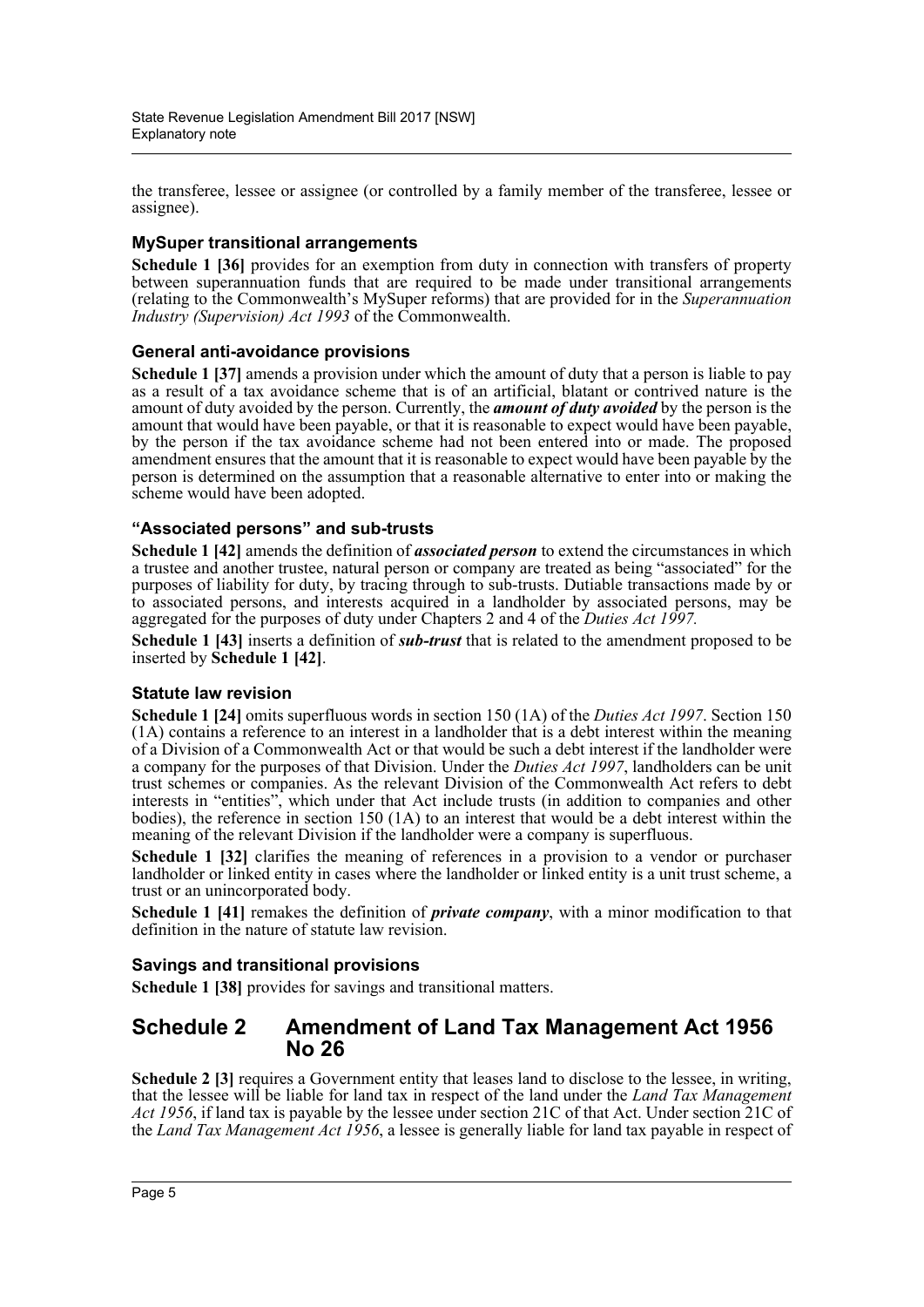land leased by a Government entity (which includes the Crown and councils), as if the lessee were the owner of the land. If the Government entity fails to make the required disclosure, and the lessee fails to pay the land tax payable, the Chief Commissioner of State Revenue can recover the unpaid tax from the Government entity, which is made jointly and severally liable for the unpaid tax. The Government entity is entitled to be indemnified by the lessee for any payment it makes to the Chief Commissioner to discharge that liability.

**Schedule 2 [1]** makes it clear that a lease includes an agreement to lease.

**Schedule 2 [2]** is a consequential amendment.

**Schedule 2 [4]** provides for transitional matters.

# **Schedule 3 Amendment of Payroll Tax Act 2007 No 21**

Division 8 of Part 3 of the *Payroll Tax Act 2007* ensures that an employment agent who on-hires a worker for a client is required to pay payroll tax on amounts paid by the employment agent to the worker (the *service provider*) for services provided to the client. In particular, the employment agent is taken to be an employer, the service provider is taken to be an employee of the employment agent and the amounts paid to the service provider are taken to be wages. The amounts paid to the service provider are not taken to be wages if they would be exempt from payroll tax had the service provider been paid as an employee of the client. **Schedule 3 [5] and [7]** of the proposed amendments remove doubt that wages paid to a service provider who is a common law employee of the employment agent are exempt from payroll tax if they would be exempt from payroll tax had the service provider performed the services as an employee of the client. **Schedule 3 [1] and [3]** are consequential amendments.

**Schedule 3 [5]** also permits wages that are paid under the Supporting Leave for Living Organ Donors Programme to be treated as exempt wages for payroll tax purposes.

**Schedule 3 [2]** updates an exemption from payroll tax that applies to certain motor vehicle allowances, to reflect changes in Commonwealth legislation.

**Schedule 3 [4]** makes an amendment in the nature of statute law revision, including an amendment that is related to the fact that the wages of staff in local health districts, which may be clients of employment agents, are paid or payable by the Crown.

**Schedule 3 [6]** updates a reference to the title of a Public Service agency.

**Schedule 3 [8]** provides for transitional matters.

# **Schedule 4 Amendments relating to permitted disclosures**

**Schedule 4** amends the Acts listed in that Schedule to permit information to be disclosed to the Australian Charities and Not-for-profits Commission.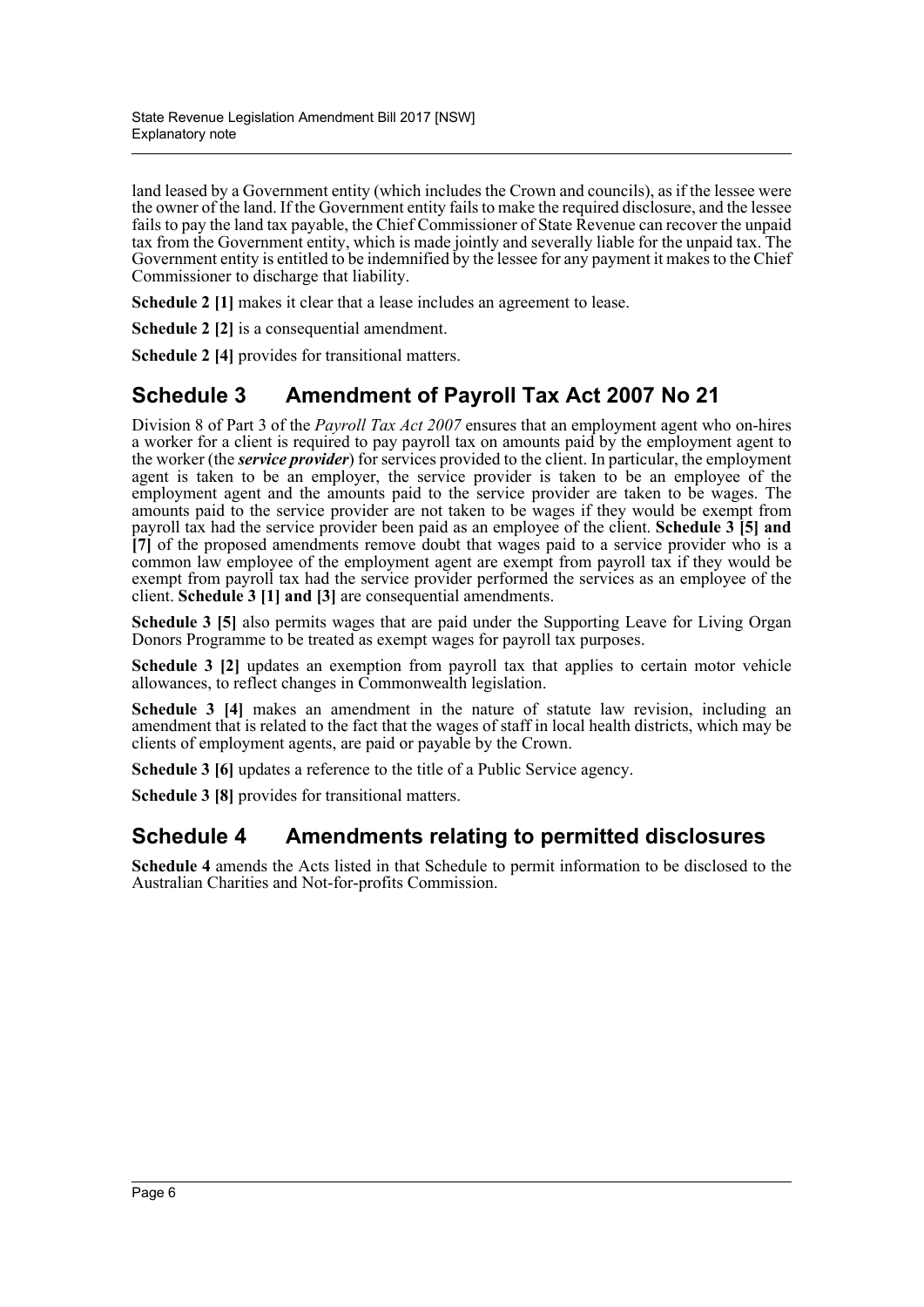First print



New South Wales

# **State Revenue Legislation Amendment Bill 2017**

# **Contents**

|                   |   |                                                 | Page |
|-------------------|---|-------------------------------------------------|------|
|                   |   | Name of Act                                     | 2    |
|                   | 2 | Commencement                                    | 2    |
| <b>Schedule 1</b> |   | Amendment of Duties Act 1997 No 123             | 3    |
| <b>Schedule 2</b> |   | Amendment of Land Tax Management Act 1956 No 26 | 14   |
| <b>Schedule 3</b> |   | Amendment of Payroll Tax Act 2007 No 21         | 16   |
| <b>Schedule 4</b> |   | Amendments relating to permitted disclosures    | 18   |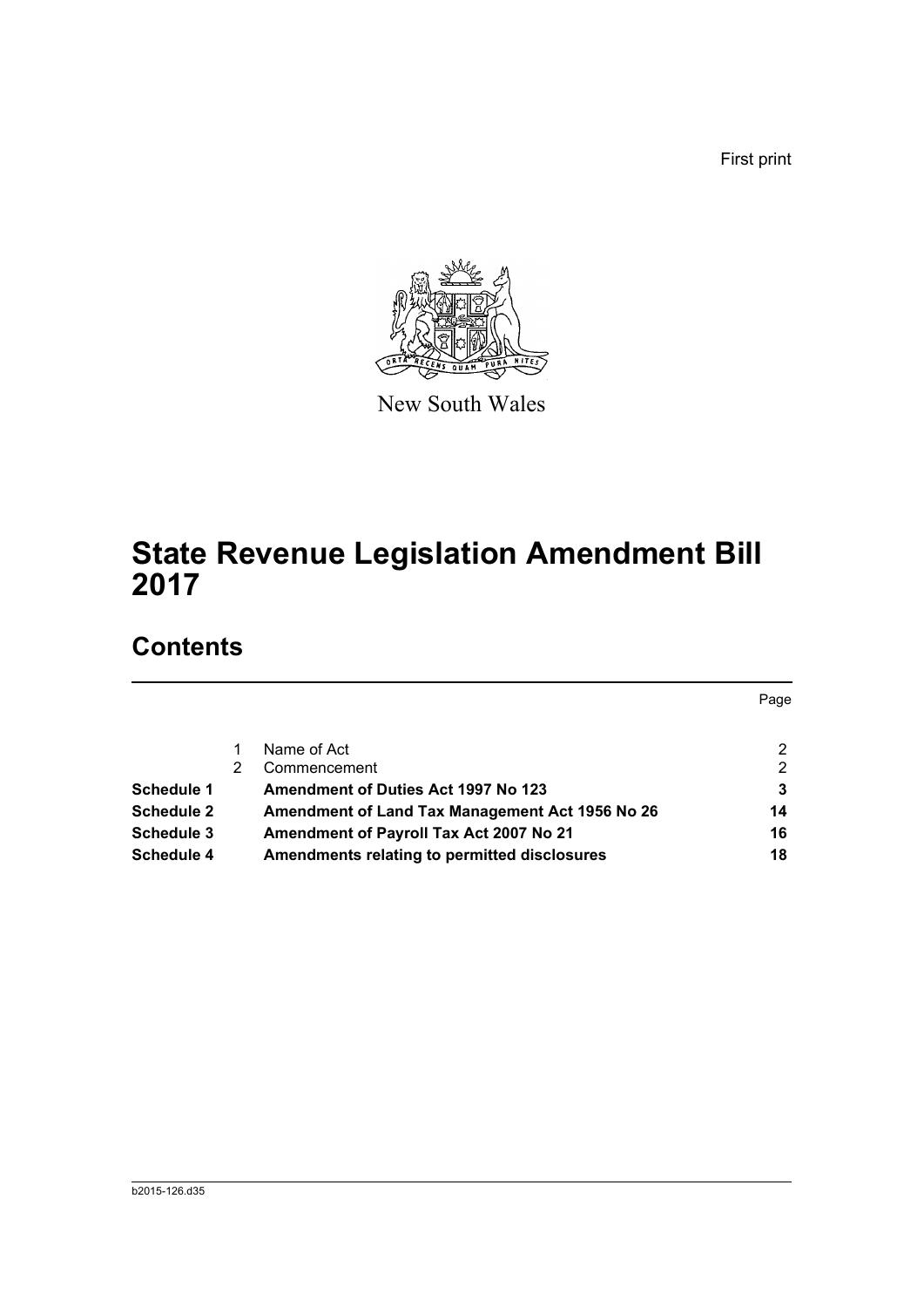

New South Wales

# **State Revenue Legislation Amendment Bill 2017**

No , 2017

# **A Bill for**

An Act to make miscellaneous changes to certain State revenue legislation.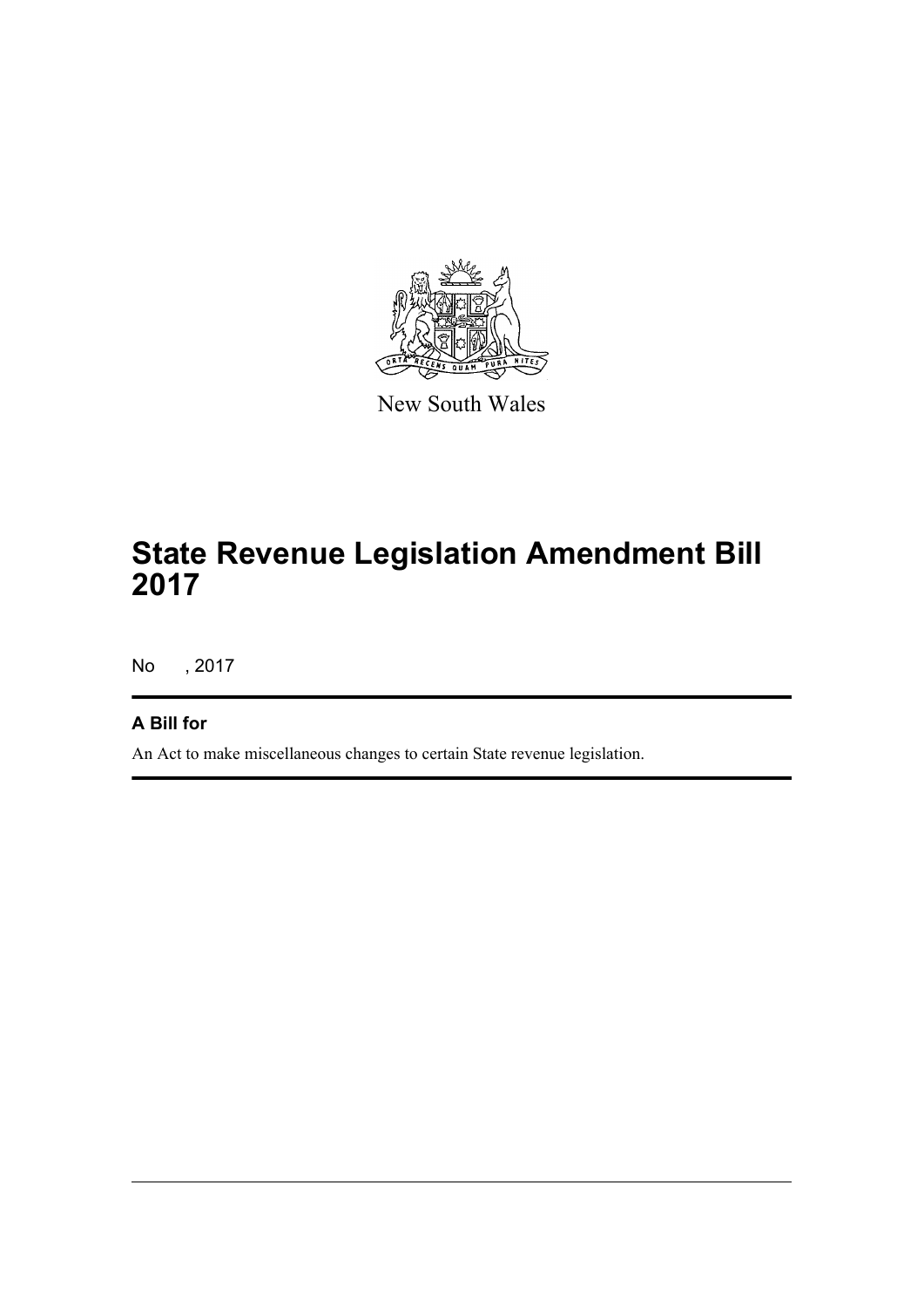# <span id="page-8-0"></span>**The Legislature of New South Wales enacts:**

<span id="page-8-1"></span>

| -1           | Name of Act                                                   | 2              |
|--------------|---------------------------------------------------------------|----------------|
|              | This Act is the State Revenue Legislation Amendment Act 2017. | 3              |
| $\mathbf{2}$ | <b>Commencement</b>                                           | $\overline{4}$ |
|              | This Act commences on the date of assent to this Act.         |                |

1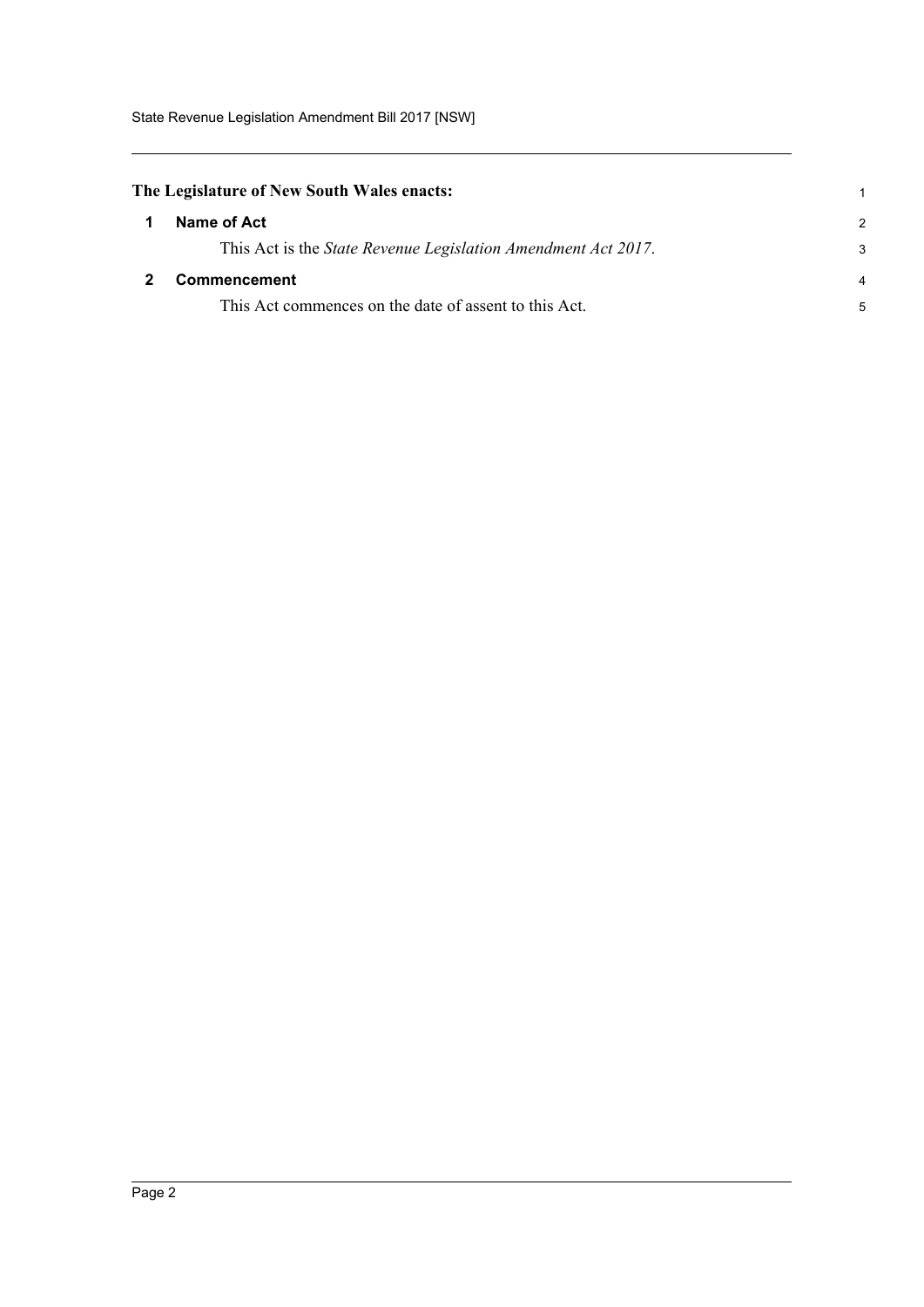<span id="page-9-0"></span>

|       | <b>Schedule 1</b>                                                          | <b>Amendment of Duties Act 1997 No 123</b>                                                                                                                                        | $\mathbf{1}$   |  |  |  |  |
|-------|----------------------------------------------------------------------------|-----------------------------------------------------------------------------------------------------------------------------------------------------------------------------------|----------------|--|--|--|--|
| [1]   | <b>Section 10</b>                                                          |                                                                                                                                                                                   | 2              |  |  |  |  |
|       |                                                                            | Omit the section. Insert instead:                                                                                                                                                 |                |  |  |  |  |
|       | 10                                                                         | Form of dutiable transaction is immaterial                                                                                                                                        | 4              |  |  |  |  |
|       |                                                                            | The duty charged by this Chapter is payable whether or not a dutiable<br>transaction is effected by an instrument or by any other means.                                          | 5<br>6         |  |  |  |  |
| $[2]$ |                                                                            | Section 12 When does a liability for duty arise?                                                                                                                                  | $\overline{7}$ |  |  |  |  |
|       |                                                                            | Omit "a written" from section 12 (2). Insert instead "an".                                                                                                                        | 8              |  |  |  |  |
| $[3]$ |                                                                            | Section 15 Necessity for instrument or written statement                                                                                                                          | 9              |  |  |  |  |
|       |                                                                            | Omit "a written instrument" wherever occurring in section 15 (1) and (4).                                                                                                         | 10             |  |  |  |  |
|       | Insert instead "an instrument".                                            |                                                                                                                                                                                   | 11             |  |  |  |  |
| [4]   | <b>Section 15 (4)</b>                                                      |                                                                                                                                                                                   | 12             |  |  |  |  |
|       |                                                                            | Omit "the written instrument". Insert instead "the instrument".                                                                                                                   | 13             |  |  |  |  |
| [5]   |                                                                            | Section 16 Lodging instrument or written statement with Chief Commissioner                                                                                                        | 14             |  |  |  |  |
|       | Omit "written instrument" wherever occurring. Insert instead "instrument". |                                                                                                                                                                                   |                |  |  |  |  |
| [6]   | <b>Section 16 (2)</b>                                                      |                                                                                                                                                                                   | 16             |  |  |  |  |
|       | Insert after section $16(1)$ :                                             |                                                                                                                                                                                   | 17             |  |  |  |  |
|       | (2)                                                                        | If the instrument is in a digital form, the instrument must be lodged with the<br>Chief Commissioner in a form and manner approved by the Chief<br>Commissioner.                  | 18<br>19<br>20 |  |  |  |  |
| [7]   |                                                                            | Section 16A Lodging purchaser's declaration with Chief Commissioner                                                                                                               | 21             |  |  |  |  |
|       |                                                                            | Omit "written instrument". Insert instead "instrument".                                                                                                                           | 22             |  |  |  |  |
| [8]   | <b>Section 16A</b>                                                         |                                                                                                                                                                                   | 23             |  |  |  |  |
|       |                                                                            | Omit "section 16 (1)". Insert instead "section 16".                                                                                                                               | 24             |  |  |  |  |
| [9]   | Section 18 No double duty                                                  |                                                                                                                                                                                   | 25             |  |  |  |  |
|       |                                                                            | Omit section 18 (3) (d). Insert instead:                                                                                                                                          | $26\,$         |  |  |  |  |
|       | (d)                                                                        | at the time the agreement was entered into, and at the completion or<br>settlement of the agreement:                                                                              | 27<br>28       |  |  |  |  |
|       |                                                                            | the purchaser under the agreement (other than a purchaser who<br>(i)<br>purchased as a trustee) and the transferee under the transfer were<br>related persons, or                 | 29<br>30<br>31 |  |  |  |  |
|       |                                                                            | if the purchaser purchased as a trustee (other than as a trustee of<br>(ii)<br>a self managed superannuation fund)—the transferee and the<br>beneficiary were related persons, or | 32<br>33<br>34 |  |  |  |  |
|       |                                                                            | if the purchaser purchased as a trustee of a self managed<br>(iii)<br>superannuation fund—the transferee under the transfer was the<br>custodian of that trustee.                 | 35<br>36<br>37 |  |  |  |  |
| [10]  |                                                                            | Section 49 Interim payment of duty                                                                                                                                                | 38             |  |  |  |  |
|       |                                                                            | Omit "A written instrument" from section 49 (2). Insert instead "An instrument".                                                                                                  | 39             |  |  |  |  |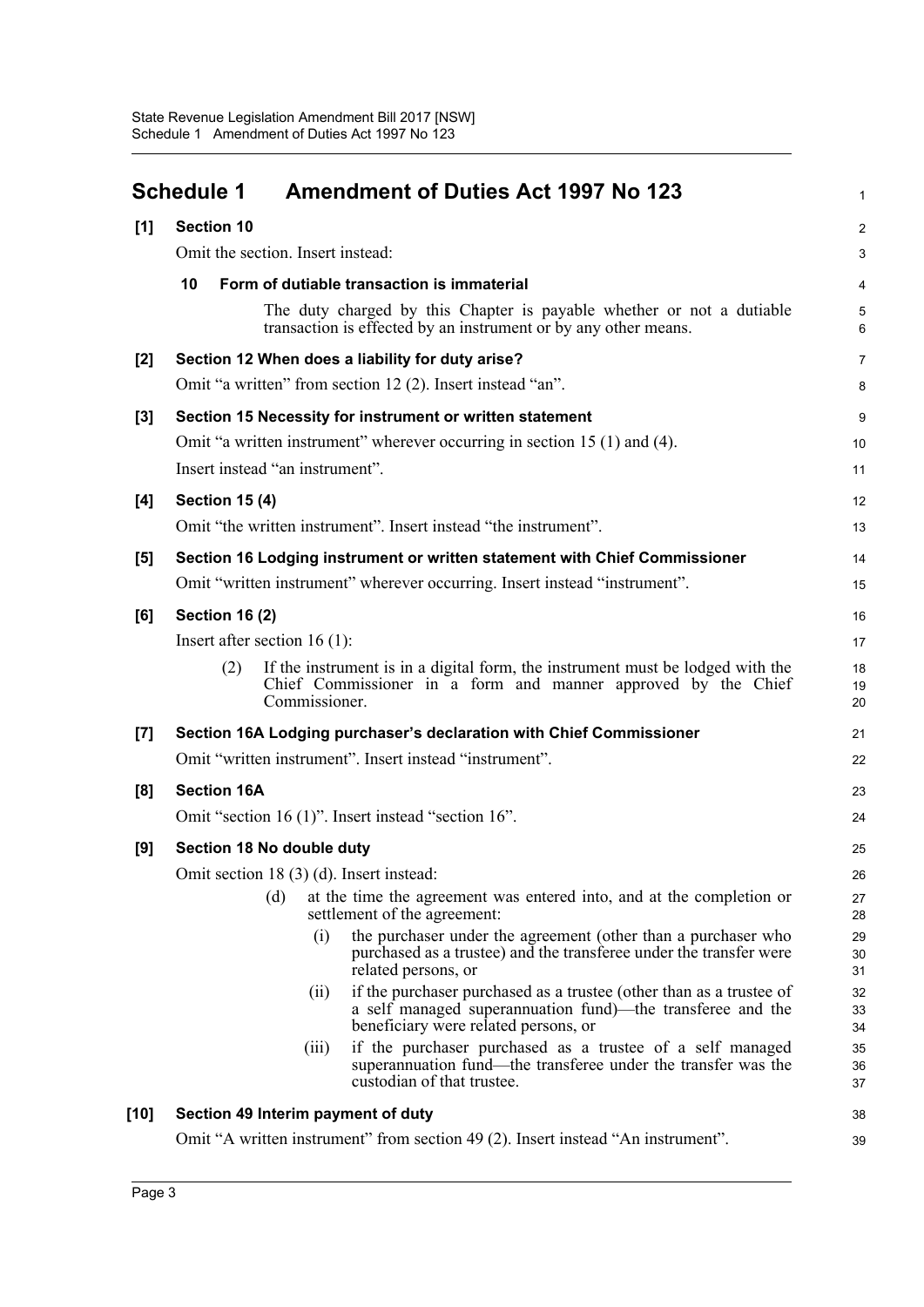| $[11]$ | Section 50A Cancelled transfers of dutiable property |     |                                                                                                                                                                                                                                                                                                                                                                                                                                                                                                                                                                                                                        |                                              |  |
|--------|------------------------------------------------------|-----|------------------------------------------------------------------------------------------------------------------------------------------------------------------------------------------------------------------------------------------------------------------------------------------------------------------------------------------------------------------------------------------------------------------------------------------------------------------------------------------------------------------------------------------------------------------------------------------------------------------------|----------------------------------------------|--|
|        |                                                      |     | Omit "a written" from section 50A (1). Insert instead "an".                                                                                                                                                                                                                                                                                                                                                                                                                                                                                                                                                            | 2                                            |  |
| $[12]$ |                                                      |     | <b>Section 54 Change in trustees</b>                                                                                                                                                                                                                                                                                                                                                                                                                                                                                                                                                                                   | 3                                            |  |
|        |                                                      |     | Insert in alphabetical order in section $54(1)$ :                                                                                                                                                                                                                                                                                                                                                                                                                                                                                                                                                                      | 4                                            |  |
|        |                                                      |     | <i>dutiable trust property</i> means dutiable property that is trust property.                                                                                                                                                                                                                                                                                                                                                                                                                                                                                                                                         | 5                                            |  |
| $[13]$ | Section 54 (2), (3A) and (4)                         |     |                                                                                                                                                                                                                                                                                                                                                                                                                                                                                                                                                                                                                        | 6                                            |  |
|        |                                                      |     | Omit "dutiable property" wherever occurring. Insert instead "dutiable trust property".                                                                                                                                                                                                                                                                                                                                                                                                                                                                                                                                 | $\overline{7}$                               |  |
| $[14]$ | Section 54 (2A)                                      |     |                                                                                                                                                                                                                                                                                                                                                                                                                                                                                                                                                                                                                        | 8                                            |  |
|        |                                                      |     | Omit the subsection. Insert instead:                                                                                                                                                                                                                                                                                                                                                                                                                                                                                                                                                                                   | 9                                            |  |
|        | (2A)                                                 |     | Duty of \$50 is chargeable in respect of a transfer of dutiable trust property to<br>any of the following as a consequence of the retirement of a trustee or the<br>appointment of a new trustee if the Chief Commissioner is satisfied that the<br>transfer is not part of a scheme to avoid duty that involves conferring an<br>interest, in relation to the dutiable trust property, on a new trustee or any other<br>person (whether or not as a beneficiary) so as to cause any person to cease<br>holding the whole or any part of a beneficial interest (or potential beneficial<br>interest) in that property: | 10<br>11<br>12<br>13<br>14<br>15<br>16<br>17 |  |
|        |                                                      | (a) | a licensed trustee company that is not a special trustee,                                                                                                                                                                                                                                                                                                                                                                                                                                                                                                                                                              | 18                                           |  |
|        |                                                      | (b) | a trustee of a self managed superannuation fund,                                                                                                                                                                                                                                                                                                                                                                                                                                                                                                                                                                       | 19                                           |  |
|        |                                                      | (c) | a trustee of a special disability trust.                                                                                                                                                                                                                                                                                                                                                                                                                                                                                                                                                                               | 20                                           |  |
| $[15]$ | <b>Section 54 (3)</b>                                |     |                                                                                                                                                                                                                                                                                                                                                                                                                                                                                                                                                                                                                        | 21                                           |  |
|        |                                                      |     | Omit the subsection. Insert instead:                                                                                                                                                                                                                                                                                                                                                                                                                                                                                                                                                                                   | 22                                           |  |
|        | (3)                                                  |     | Duty of \$50 is chargeable in respect of a transfer of dutiable trust property to<br>a person (other than to a licensed trustee company, a special trustee, a trustee<br>of a self managed superannuation fund or a trustee of a special disability trust)<br>as a consequence of the retirement of a trustee or the appointment of a new<br>trustee if the Chief Commissioner is satisfied that, as the case may be:                                                                                                                                                                                                  | 23<br>24<br>25<br>26<br>27                   |  |
|        |                                                      | (a) | none of the continuing trustees remaining after the retirement of a<br>trustee is or can become a beneficiary under the trust, and                                                                                                                                                                                                                                                                                                                                                                                                                                                                                     | 28<br>29                                     |  |
|        |                                                      | (b) | none of the trustees of the trust after the appointment of a new trustee is<br>or can become a beneficiary under the trust, and                                                                                                                                                                                                                                                                                                                                                                                                                                                                                        | 30<br>31                                     |  |
|        |                                                      | (c) | the transfer is not part of a scheme to avoid duty that involves conferring<br>an interest, in relation to the dutiable trust property, on a new trustee or<br>any other person (whether or not as a beneficiary) so as to cause any<br>person to cease holding the whole or any part of a beneficial interest<br>(or potential beneficial interest) in that property.                                                                                                                                                                                                                                                 | 32<br>33<br>34<br>35<br>36                   |  |
|        |                                                      |     | If the Chief Commissioner is not so satisfied, the transfer is chargeable with<br>the same duty as a transfer to a beneficiary under and in conformity with the<br>trusts subject to which the property is held, unless subsection (3A) applies.                                                                                                                                                                                                                                                                                                                                                                       | 37<br>38<br>39                               |  |
| $[16]$ |                                                      |     | <b>Section 65 Exemptions from duty</b>                                                                                                                                                                                                                                                                                                                                                                                                                                                                                                                                                                                 | 40                                           |  |
|        | Insert after section $65$ (13A):                     |     |                                                                                                                                                                                                                                                                                                                                                                                                                                                                                                                                                                                                                        | 41                                           |  |
|        | (13B)                                                |     | Vesting by statute law-merger of credit unions or mutual ADIs                                                                                                                                                                                                                                                                                                                                                                                                                                                                                                                                                          | 42                                           |  |
|        |                                                      |     | No duty is chargeable under this Chapter on the vesting of land in New South<br>Wales in one or more credit unions or mutual ADIs by, or expressly authorised                                                                                                                                                                                                                                                                                                                                                                                                                                                          | 43<br>44                                     |  |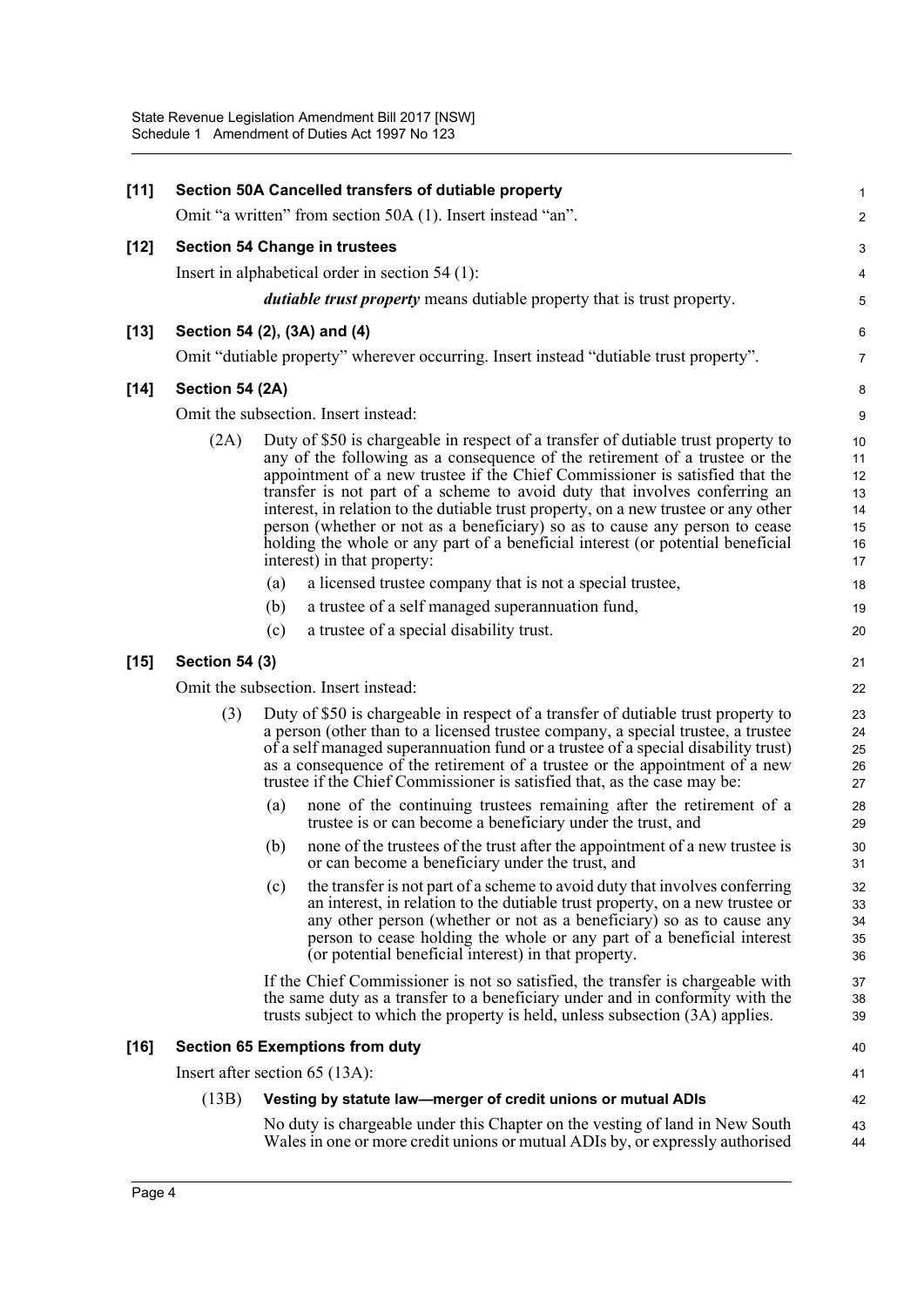|        |                                     |                                          |       | by, statute law of this or another jurisdiction in Australia if the vesting is a<br>consequence of a merger of any of the following:                                                                   | $\mathbf{1}$<br>$\overline{2}$ |  |
|--------|-------------------------------------|------------------------------------------|-------|--------------------------------------------------------------------------------------------------------------------------------------------------------------------------------------------------------|--------------------------------|--|
|        |                                     | (a)                                      |       | 2 or more credit unions that on merger is a credit union,                                                                                                                                              | 3                              |  |
|        |                                     | (b)                                      |       | 2 or more authorised deposit-taking institutions that are mutual ADIs<br>and on merger is a mutual ADI,                                                                                                | 4<br>5                         |  |
|        |                                     | (c)                                      |       | 1 or more credit unions with 1 or more mutual ADIs that on merger is a<br>credit union or mutual ADI.                                                                                                  | 6<br>$\overline{7}$            |  |
|        | (13C)                               |                                          |       | A reference in subsection (13B) to a <i>mutual ADI</i> is a reference to an<br>authorised deposit-taking institution that the Chief Commissioner is satisfied<br>has a mutual structure.               | 8<br>9<br>10                   |  |
|        | (13D)                               |                                          |       | In determining whether an authorised deposit-taking institution has a mutual<br>structure, the Chief Commissioner may take into account any of the following:                                          | 11<br>12                       |  |
|        |                                     | (a)                                      |       | the structure, circumstances and history of the institution,                                                                                                                                           | 13                             |  |
|        |                                     | (b)                                      |       | whether each customer of the company (for example an account holder,<br>mortgagor or policy holder) is required to be a member of the company<br>or each member (or joint membership) has only 1 vote, | 14<br>15<br>16                 |  |
|        |                                     | (c)                                      |       | any other matter in relation to the institution or its members.                                                                                                                                        | 17                             |  |
| $[17]$ |                                     |                                          |       | Section 68 Exemptions—break-up of marriages and other relationships                                                                                                                                    | 18                             |  |
|        |                                     | Omit section 68 (1) (a). Insert instead: |       |                                                                                                                                                                                                        |                                |  |
|        |                                     | (a)                                      |       | the property is transferred, or agreed to be sold or transferred, to:                                                                                                                                  | 20                             |  |
|        |                                     |                                          | (i)   | the parties to a marriage that is dissolved or annulled, or that, in<br>the opinion of the Chief Commissioner, has broken down<br>irretrievably, or                                                    | 21<br>22<br>23                 |  |
|        |                                     |                                          | (ii)  | either of the parties to such a marriage, or                                                                                                                                                           | 24                             |  |
|        |                                     |                                          | (iii) | a child or children of either of the parties to such a marriage, or                                                                                                                                    | 25                             |  |
|        |                                     |                                          | (iv)  | a trustee of a child or children of either of the parties to such a<br>marriage, or                                                                                                                    | 26<br>27                       |  |
|        |                                     |                                          | (v)   | a trustee under the <i>Bankruptcy Act 1966</i> of the Commonwealth of<br>the estate of either of the parties to such a marriage, and                                                                   | 28<br>29                       |  |
| $[18]$ | Section 68 (1A) (a)                 |                                          |       |                                                                                                                                                                                                        | 30                             |  |
|        | Omit the paragraph. Insert instead: |                                          |       |                                                                                                                                                                                                        | 31                             |  |
|        |                                     | (a)                                      |       | the property is transferred, or agreed to be sold or transferred, to:                                                                                                                                  | 32                             |  |
|        |                                     |                                          | (i)   | the parties to a de facto relationship that, in the opinion of the<br>Chief Commissioner, has broken down irretrievably, or                                                                            | 33<br>34                       |  |
|        |                                     |                                          | (ii)  | either of the parties to such a de facto relationship, or                                                                                                                                              | 35                             |  |
|        |                                     |                                          | (iii) | a child or children of either of the parties to such a de facto<br>relationship, or                                                                                                                    | 36<br>37                       |  |
|        |                                     |                                          | (iv)  | a trustee of a child or children of either of the parties to such a de<br>facto relationship, or                                                                                                       | 38<br>39                       |  |
|        |                                     |                                          | (v)   | a trustee under the Bankruptcy Act 1966 of the Commonwealth of<br>the estate of either of the parties to such a de facto relationship,                                                                 | 40<br>41                       |  |

42

and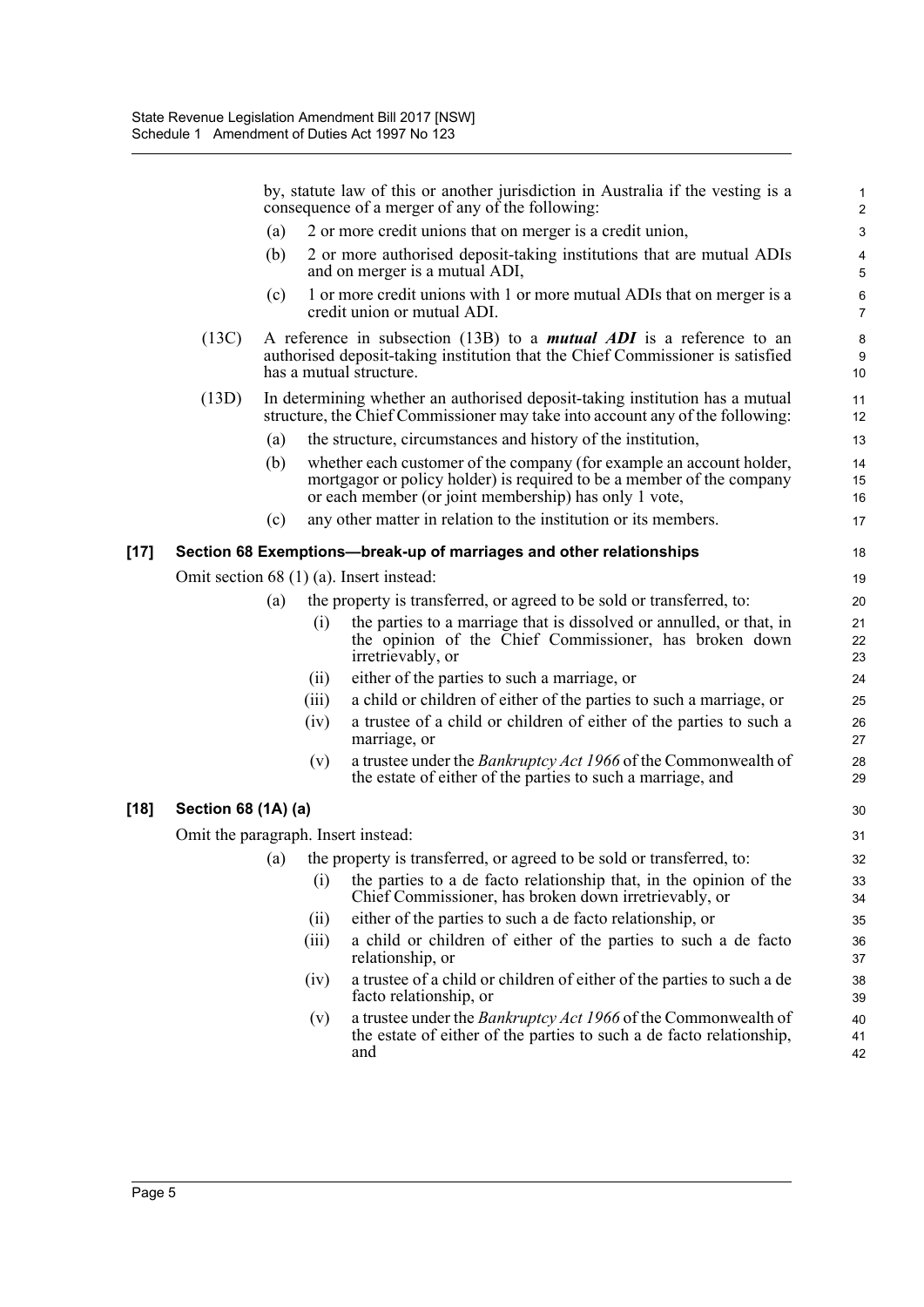| [19] | Section 68 (4) (a)                            |         |                                                                                                                                                                                                                                                                                                                                                                                                                                                                                  |                                  |  |  |
|------|-----------------------------------------------|---------|----------------------------------------------------------------------------------------------------------------------------------------------------------------------------------------------------------------------------------------------------------------------------------------------------------------------------------------------------------------------------------------------------------------------------------------------------------------------------------|----------------------------------|--|--|
|      |                                               |         | Omit the paragraph. Insert instead:                                                                                                                                                                                                                                                                                                                                                                                                                                              | $\overline{c}$                   |  |  |
|      |                                               | (a)     | ad valorem duty under this Chapter was paid on a transfer, or an<br>agreement for the sale or transfer, of matrimonial property to:                                                                                                                                                                                                                                                                                                                                              | $\mathsf 3$<br>$\overline{4}$    |  |  |
|      |                                               | (i)     | the parties to a marriage, or                                                                                                                                                                                                                                                                                                                                                                                                                                                    | 5                                |  |  |
|      |                                               | (ii)    | either of the parties to a marriage, or                                                                                                                                                                                                                                                                                                                                                                                                                                          | 6                                |  |  |
|      |                                               | (iii)   | a child or children of either of the parties to a marriage, or                                                                                                                                                                                                                                                                                                                                                                                                                   | $\overline{7}$                   |  |  |
|      |                                               | (iv)    | a trustee of a child or children of either of the parties to a<br>marriage, or                                                                                                                                                                                                                                                                                                                                                                                                   | 8<br>9                           |  |  |
|      |                                               | (v)     | a trustee under the <i>Bankruptcy Act 1966</i> of the Commonwealth of<br>the estate of either of the parties to a marriage, and                                                                                                                                                                                                                                                                                                                                                  | 10<br>11                         |  |  |
| [20] | Section 68 (4AA) (a)                          |         |                                                                                                                                                                                                                                                                                                                                                                                                                                                                                  | 12                               |  |  |
|      |                                               |         | Omit the paragraph. Insert instead:                                                                                                                                                                                                                                                                                                                                                                                                                                              | 13                               |  |  |
|      |                                               | (a)     | ad valorem duty under this Chapter was paid on a transfer, or an<br>agreement for the sale or transfer, of relationship property to:                                                                                                                                                                                                                                                                                                                                             | 14<br>15                         |  |  |
|      |                                               | (i)     | the parties to a de facto relationship, or                                                                                                                                                                                                                                                                                                                                                                                                                                       | 16                               |  |  |
|      |                                               | (i)     | either of the parties to a de facto relationship, or                                                                                                                                                                                                                                                                                                                                                                                                                             | 17                               |  |  |
|      |                                               | (iii)   | a child or children of either of the parties to a de facto<br>relationship, or                                                                                                                                                                                                                                                                                                                                                                                                   | 18<br>19                         |  |  |
|      |                                               | (iv)    | a trustee of a child or children of either of the parties to a de facto<br>relationship, or                                                                                                                                                                                                                                                                                                                                                                                      | 20<br>21                         |  |  |
|      |                                               | (v)     | a trustee under the <i>Bankruptcy Act 1966</i> of the Commonwealth of<br>the estate of either of the parties to a de facto relationship, and                                                                                                                                                                                                                                                                                                                                     | 22<br>23                         |  |  |
| [21] |                                               |         | <b>Section 104ZE Cancelled agreements and transfers</b>                                                                                                                                                                                                                                                                                                                                                                                                                          | 24                               |  |  |
|      |                                               |         | Omit "a written" from section 104ZE (1) (b). Insert instead "an".                                                                                                                                                                                                                                                                                                                                                                                                                | 25                               |  |  |
| [22] | Section 149 What is a "relevant acquisition"? |         |                                                                                                                                                                                                                                                                                                                                                                                                                                                                                  |                                  |  |  |
|      | Omit section 149 (1) and (2). Insert instead: |         |                                                                                                                                                                                                                                                                                                                                                                                                                                                                                  |                                  |  |  |
|      | (1)                                           | person: | For the purposes of this Chapter, a person makes a <i>relevant acquisition</i> if the                                                                                                                                                                                                                                                                                                                                                                                            | 28<br>29                         |  |  |
|      |                                               | (a)     | acquires an interest in a landholder that is of itself a significant interest<br>in the landholder, or                                                                                                                                                                                                                                                                                                                                                                           | 30<br>31                         |  |  |
|      |                                               |         | (b) acquires an interest in a landholder that (when aggregated with other<br>interests in the landholder held by the person or an associated person)<br>results in an aggregation that amounts to a significant interest in the<br>landholder, or                                                                                                                                                                                                                                | 32<br>33<br>34<br>35             |  |  |
|      |                                               | (c)     | already having a significant interest, or an interest described in<br>paragraph (b), in a landholder, acquires a further interest in the<br>landholder.                                                                                                                                                                                                                                                                                                                          | 36<br>37<br>38                   |  |  |
|      | (1A)                                          |         | For the purposes of this Chapter, a person also makes a <i>relevant acquisition</i> if<br>the person acquires an interest in a landholder that (when aggregated with<br>other interests in the landholder acquired by the person or other persons under<br>acquisitions that form, evidence, give effect to or arise from what is<br>substantially one arrangement between the acquirers) results in an aggregation<br>that amounts to a significant interest in the landholder. | 39<br>40<br>41<br>42<br>43<br>44 |  |  |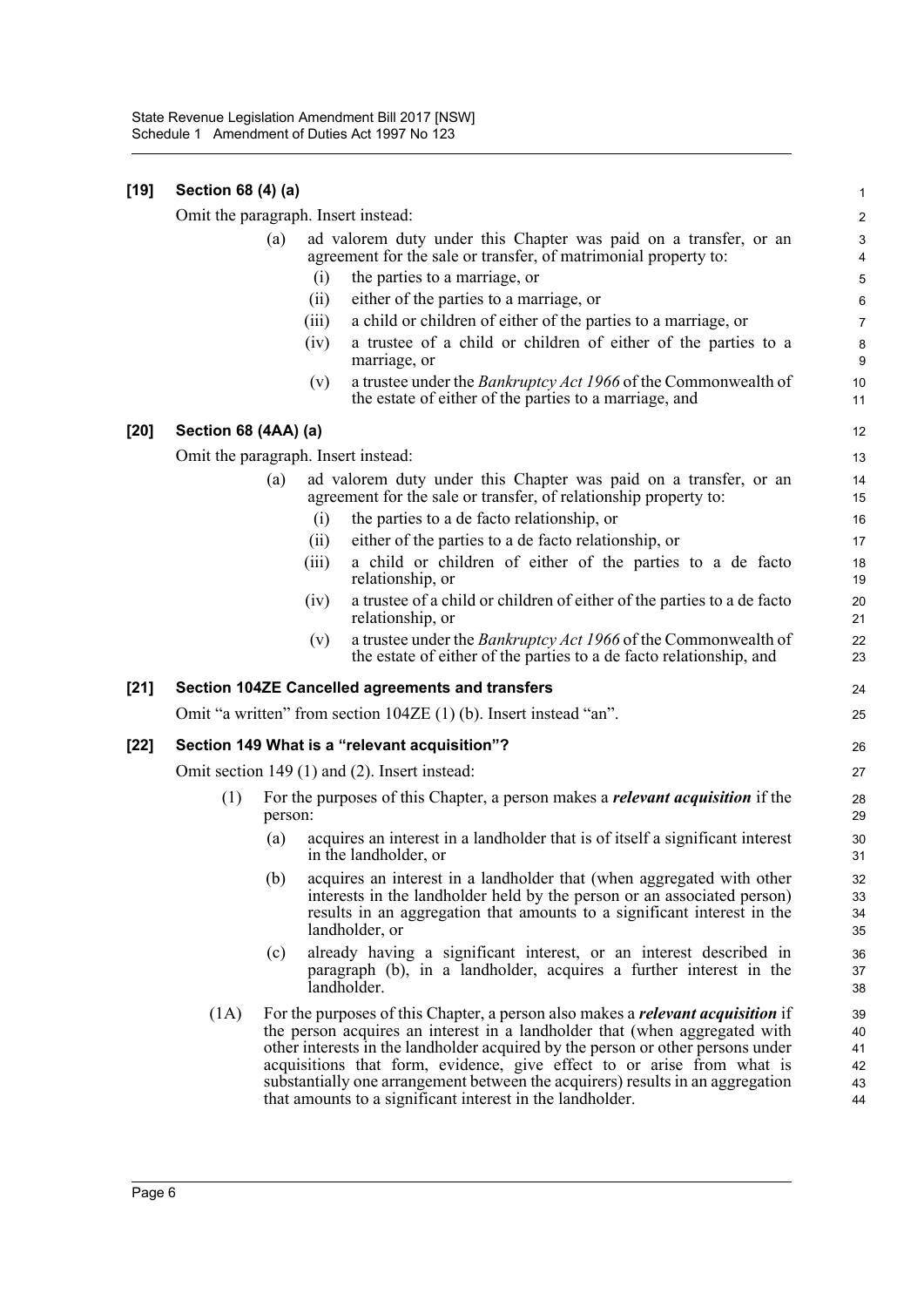|        |                                                                                                                                                                                                                                                                                                                                                                   | (1B)                    | In determining whether acquisitions form, evidence, give effect to or arise<br>from what is substantially one arrangement between the acquirers, the<br>following circumstances are to be taken into account: |                       |                                                                                                                                                                                                                                                                                                                           |                            |  |
|--------|-------------------------------------------------------------------------------------------------------------------------------------------------------------------------------------------------------------------------------------------------------------------------------------------------------------------------------------------------------------------|-------------------------|---------------------------------------------------------------------------------------------------------------------------------------------------------------------------------------------------------------|-----------------------|---------------------------------------------------------------------------------------------------------------------------------------------------------------------------------------------------------------------------------------------------------------------------------------------------------------------------|----------------------------|--|
|        |                                                                                                                                                                                                                                                                                                                                                                   |                         | (a)                                                                                                                                                                                                           |                       | whether any of the acquisitions are conditional on entry into, or<br>completion of, any of the other acquisitions,                                                                                                                                                                                                        | 4<br>5                     |  |
|        |                                                                                                                                                                                                                                                                                                                                                                   |                         | (b)                                                                                                                                                                                                           |                       | whether the parties to any of the acquisitions are the same,                                                                                                                                                                                                                                                              | 6                          |  |
|        |                                                                                                                                                                                                                                                                                                                                                                   |                         | (c)                                                                                                                                                                                                           |                       | whether any party to an acquisition is an associated person of another<br>party to any of the other acquisitions,                                                                                                                                                                                                         | $\overline{7}$<br>8        |  |
|        |                                                                                                                                                                                                                                                                                                                                                                   |                         | (d)                                                                                                                                                                                                           |                       | the period of time over which the acquisitions take place,                                                                                                                                                                                                                                                                | 9                          |  |
|        |                                                                                                                                                                                                                                                                                                                                                                   |                         | (e)                                                                                                                                                                                                           |                       | whether, before or after the acquisitions take place, the interests were,<br>are or will be used together or dependently with one another,                                                                                                                                                                                | 10<br>11                   |  |
|        |                                                                                                                                                                                                                                                                                                                                                                   |                         | (f)                                                                                                                                                                                                           |                       | any other relevant circumstances.                                                                                                                                                                                                                                                                                         | 12                         |  |
|        |                                                                                                                                                                                                                                                                                                                                                                   | (2)                     |                                                                                                                                                                                                               |                       | An acquisition of an interest in a private landholder under an arrangement that<br>results in the private landholder ceasing to be a private landholder is not a<br>relevant acquisition because of subsection (1A).                                                                                                      | 13<br>14<br>15             |  |
| $[23]$ |                                                                                                                                                                                                                                                                                                                                                                   |                         |                                                                                                                                                                                                               |                       | Section 150 What are "interests" and "significant interests" in landholders?                                                                                                                                                                                                                                              | 16                         |  |
|        |                                                                                                                                                                                                                                                                                                                                                                   |                         |                                                                                                                                                                                                               |                       | Insert "(without regard to any liabilities of the landholder)" after "entitled" wherever<br>occurring in section $150(1)$ and $(2)$ .                                                                                                                                                                                     | 17<br>18                   |  |
| $[24]$ |                                                                                                                                                                                                                                                                                                                                                                   | <b>Section 150 (1A)</b> |                                                                                                                                                                                                               |                       |                                                                                                                                                                                                                                                                                                                           | 19                         |  |
|        |                                                                                                                                                                                                                                                                                                                                                                   |                         | Omit ", or an interest that would be a debt interest if the landholder were a company for the<br>purposes of that Division,".                                                                                 |                       |                                                                                                                                                                                                                                                                                                                           |                            |  |
| $[25]$ | Section 153 When must duty be paid?                                                                                                                                                                                                                                                                                                                               |                         |                                                                                                                                                                                                               |                       |                                                                                                                                                                                                                                                                                                                           | 22                         |  |
|        | Insert at the end of the section:                                                                                                                                                                                                                                                                                                                                 |                         |                                                                                                                                                                                                               |                       |                                                                                                                                                                                                                                                                                                                           | 23                         |  |
|        | However, in the case of a relevant acquisition resulting from the application of<br>(2)<br>section 161 (1) and (2AA) to an agreement to purchase or issue a share in a<br>landholder, a tax default does not occur for the purposes of the <i>Taxation</i><br><i>Administration Act 1996</i> if duty is paid within 3 months after the agreement is<br>completed. |                         |                                                                                                                                                                                                               |                       |                                                                                                                                                                                                                                                                                                                           | 24<br>25<br>26<br>27<br>28 |  |
| $[26]$ |                                                                                                                                                                                                                                                                                                                                                                   |                         |                                                                                                                                                                                                               | Sections 158 and 158A |                                                                                                                                                                                                                                                                                                                           | 29                         |  |
|        |                                                                                                                                                                                                                                                                                                                                                                   |                         |                                                                                                                                                                                                               |                       | Omit section 158. Insert instead:                                                                                                                                                                                                                                                                                         | 30                         |  |
|        | 158                                                                                                                                                                                                                                                                                                                                                               |                         |                                                                                                                                                                                                               |                       | <b>Meaning of "linked entity"</b>                                                                                                                                                                                                                                                                                         | 31                         |  |
|        |                                                                                                                                                                                                                                                                                                                                                                   | (1)                     |                                                                                                                                                                                                               |                       | A <i>linked entity</i> of a private unit trust scheme or private company (a <i>principal</i><br><i>entity</i> ) means an entity (other than a public unit trust scheme or a listed<br>company) that is part of a chain of entities:                                                                                       | 32<br>33<br>34             |  |
|        |                                                                                                                                                                                                                                                                                                                                                                   |                         | (a)                                                                                                                                                                                                           | links, and            | that starts with the principal entity and is comprised of one or more                                                                                                                                                                                                                                                     | 35<br>36                   |  |
|        |                                                                                                                                                                                                                                                                                                                                                                   |                         | (b)                                                                                                                                                                                                           |                       | in which one or both of the following apply:                                                                                                                                                                                                                                                                              | 37                         |  |
|        |                                                                                                                                                                                                                                                                                                                                                                   |                         |                                                                                                                                                                                                               | (i)                   | at each link between 2 entities in the chain—one of the entities<br>would be entitled, in the event of a distribution of all the property<br>of the other entity (and without regard to any liabilities of any<br>entity in the chain), to receive not less than 50% of the value of<br>the property of the other entity, | 38<br>39<br>40<br>41<br>42 |  |
|        |                                                                                                                                                                                                                                                                                                                                                                   |                         |                                                                                                                                                                                                               | (ii)                  | in the event of the distribution of all of the property of entities in<br>the chain (except for the principal entity)—the principal entity<br>would be entitled (without regard to any liabilities of any entity                                                                                                          | 43<br>44<br>45             |  |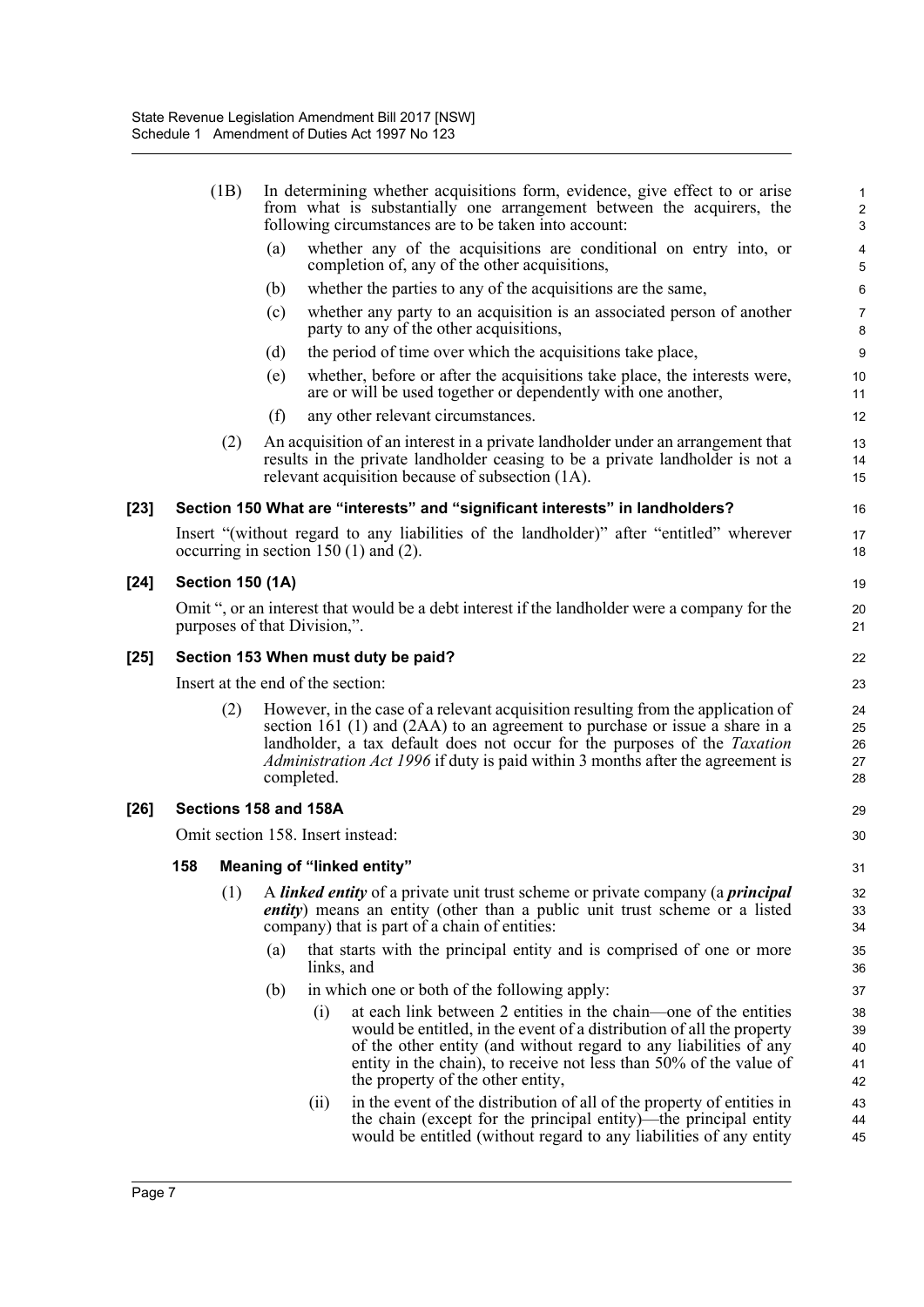in the chain) to receive not less than 50% of the value of that property.

- (2) A *linked entity* of a public unit trust scheme or listed company (a *principal entity*) means an entity that is part of a chain of entities:
	- (a) that starts with the principal entity and is comprised of one or more links, and
	- (b) in which, at each link between 2 entities in the chain—one of the entities would be entitled, in the event of a distribution of all the property of the other entity (and without regard to any liabilities of any entity in the chain), to receive not less than 50% of the value of the property of the other entity.
- (3) For the purposes of this section:
	- (a) a trust is to be regarded as entitled to receive property (whether as a principal entity or as a linked entity of a principal entity) if a trustee of the trust is entitled to receive the property in its capacity as a trustee, and
	- (b) a partnership or other unincorporated body is to be regarded as entitled to receive property, as a linked entity of a principal entity, if a member of the partnership or other unincorporated body is entitled to receive the property as a member of the partnership or the other unincorporated body.

## (4) In this section and in section 158A:

*entity* means any of the following:

- (a) a corporation,
- (b) a unit trust scheme,
- (c) a trust,
- (d) a partnership or other unincorporated body.
- (5) In this section and in section 158A:
	- (a) a reference to a *trust* includes a reference to a unit trust scheme, and
	- (b) a reference to a *trustee* of a trust includes a reference to a custodian of the trustee of the trust in its capacity as custodian or a sub-custodian of the custodian of the trustee of the trust in its capacity as sub-custodian.

#### **158A Constructive ownership of land holdings and other property through linked entities**

- (1) In addition to any interest in land or other property that it may hold in its own right, a unit trust scheme, private company or listed company is taken, for the purposes of this Chapter, to hold an interest in land or other property held by a linked entity of the unit trust scheme or company.
- (2) The value, for duty purposes, of the interest in property that the unit trust scheme or company is taken, by this section, to hold because of a holding by a linked entity of the unit trust scheme or company is that portion of the interest's unencumbered value to which the unit trust scheme or company would be entitled (without regard to any liabilities of the linked entity or any other entity in the chain) in the event of a distribution of all the property of each entity in the chain.
- (3) For the purposes of this section: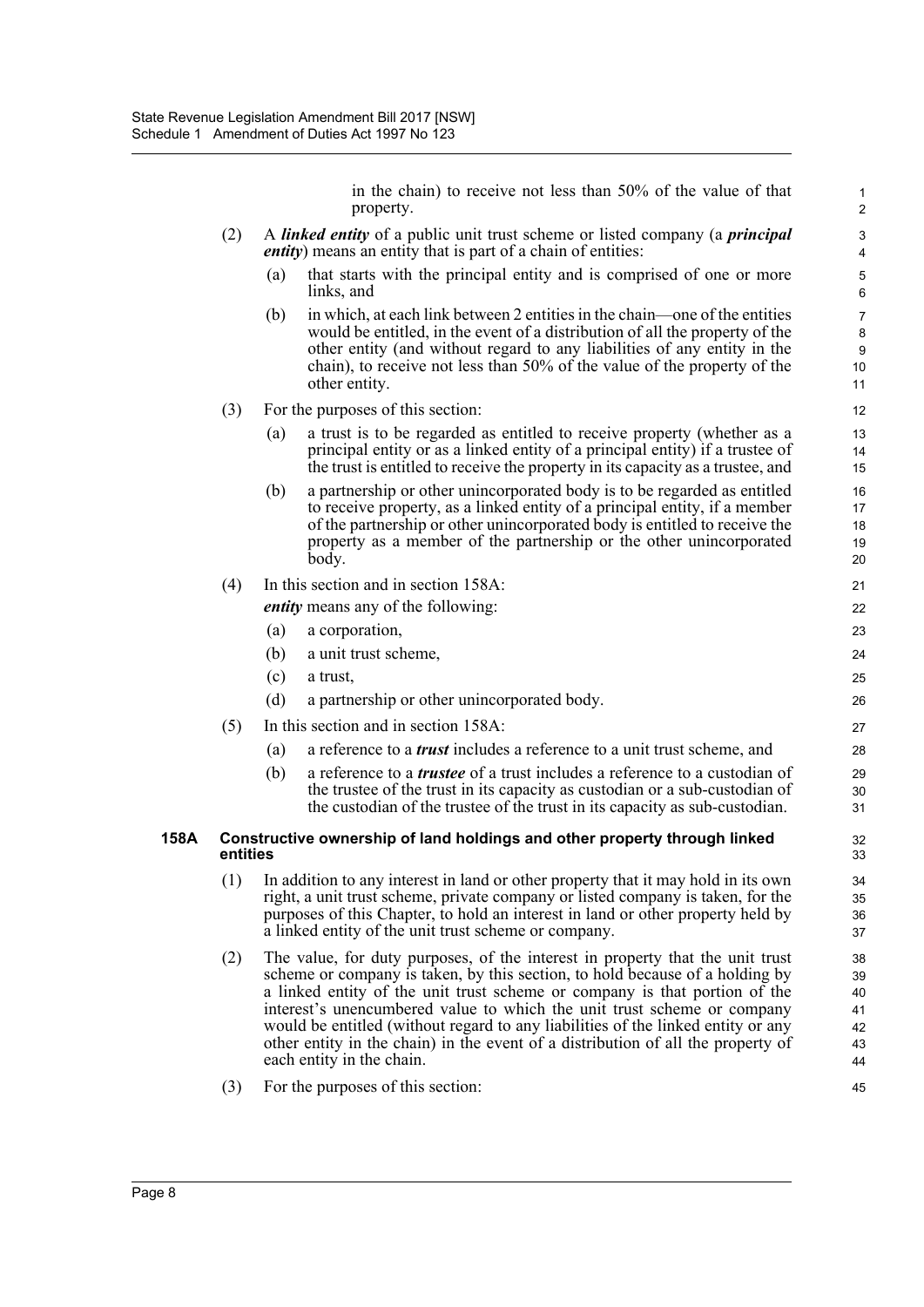|        |                                 | (a) | a trust is taken to hold an interest in property, as a linked entity of a<br>principal entity, if a trustee of the trust holds the property in its capacity<br>as a trustee, and                                                                                                                                                                                                                                                                                                                                          | $\mathbf{1}$<br>$\boldsymbol{2}$<br>3               |  |  |
|--------|---------------------------------|-----|---------------------------------------------------------------------------------------------------------------------------------------------------------------------------------------------------------------------------------------------------------------------------------------------------------------------------------------------------------------------------------------------------------------------------------------------------------------------------------------------------------------------------|-----------------------------------------------------|--|--|
|        |                                 | (b) | a partnership or other unincorporated body is taken to hold property, as<br>a linked entity of a principal entity, if a member of the partnership or<br>other unincorporated body holds the property as a member of the<br>partnership or the other unincorporated body.                                                                                                                                                                                                                                                  | $\overline{\mathbf{4}}$<br>5<br>6<br>$\overline{7}$ |  |  |
|        | (4)                             |     | If a person holds property as a trustee, custodian or sub-custodian in relation<br>to 2 or more trusts the person is to be treated as a separate person in relation to<br>each of those trusts and the property held under each trust is to be treated as a<br>separate property holding.                                                                                                                                                                                                                                 | 8<br>9<br>10<br>11                                  |  |  |
| $[27]$ | transferred                     |     | Section 159A Inclusion of land holdings recently transferred or agreed to be                                                                                                                                                                                                                                                                                                                                                                                                                                              | 12<br>13                                            |  |  |
|        |                                 |     | Insert "(or agreed to be transferred)" after "recently transferred" in section 159A (1).                                                                                                                                                                                                                                                                                                                                                                                                                                  | 14                                                  |  |  |
| [28]   | <b>Section 159A (2)</b>         |     |                                                                                                                                                                                                                                                                                                                                                                                                                                                                                                                           | 15                                                  |  |  |
|        |                                 |     | Omit the subsection. Insert instead:                                                                                                                                                                                                                                                                                                                                                                                                                                                                                      | 16                                                  |  |  |
|        | (2)                             |     | A land holding is <i>recently transferred (or agreed to be transferred)</i> if, within<br>12 months before the acquisition is made:                                                                                                                                                                                                                                                                                                                                                                                       | 17<br>18                                            |  |  |
|        |                                 | (a) | the land holding is transferred to the person, or                                                                                                                                                                                                                                                                                                                                                                                                                                                                         | 19                                                  |  |  |
|        |                                 | (b) | an agreement for the sale or transfer of the land holding to the person is<br>entered into and the agreement is or is to be completed after the<br>acquisition is made.                                                                                                                                                                                                                                                                                                                                                   | 20<br>21<br>22                                      |  |  |
| [29]   | <b>Section 159A (3)</b>         |     |                                                                                                                                                                                                                                                                                                                                                                                                                                                                                                                           | 23                                                  |  |  |
|        |                                 |     | Insert ", or agreement for sale or transfer," after "transfer".                                                                                                                                                                                                                                                                                                                                                                                                                                                           | 24                                                  |  |  |
| [30]   |                                 |     | Section 160 Agreements for sale or transfer of land                                                                                                                                                                                                                                                                                                                                                                                                                                                                       | 25                                                  |  |  |
|        | Insert after section $160(2)$ : |     |                                                                                                                                                                                                                                                                                                                                                                                                                                                                                                                           | 26                                                  |  |  |
|        | (2A)                            |     | Subsection (2) does not apply if section 159A applies in respect of the<br>acquisition.                                                                                                                                                                                                                                                                                                                                                                                                                                   | 27<br>28                                            |  |  |
| [31]   | <b>Section 160 (3A)</b>         |     |                                                                                                                                                                                                                                                                                                                                                                                                                                                                                                                           | 29                                                  |  |  |
|        | Insert after section $160(3)$ : |     |                                                                                                                                                                                                                                                                                                                                                                                                                                                                                                                           | 30                                                  |  |  |
|        |                                 |     | (3A) In this section:<br>call option and put option have the same meanings as in Part 2 of Chapter 3.<br><i>transferee</i> includes a person who, at the time of a relevant acquisition, was the<br>grantor of a put option or grantee of a call option.<br><i>transferor</i> includes a person who, at the time of a relevant acquisition, was the<br>grantee of a put option or grantor of a call option.<br><i>uncompleted agreement</i> includes an arrangement that includes both a put<br>option and a call option. | 31<br>32<br>33<br>34<br>35<br>36<br>37<br>38        |  |  |
| [32]   | <b>Section 160 (4)</b>          |     |                                                                                                                                                                                                                                                                                                                                                                                                                                                                                                                           |                                                     |  |  |
|        |                                 |     | Omit the subsection. Insert instead:                                                                                                                                                                                                                                                                                                                                                                                                                                                                                      | 40                                                  |  |  |
|        | (4)                             |     | In this section:                                                                                                                                                                                                                                                                                                                                                                                                                                                                                                          | 41                                                  |  |  |
|        |                                 | (a) | a reference to a landholder includes a reference to a linked entity of the<br>landholder, and                                                                                                                                                                                                                                                                                                                                                                                                                             | 42<br>43                                            |  |  |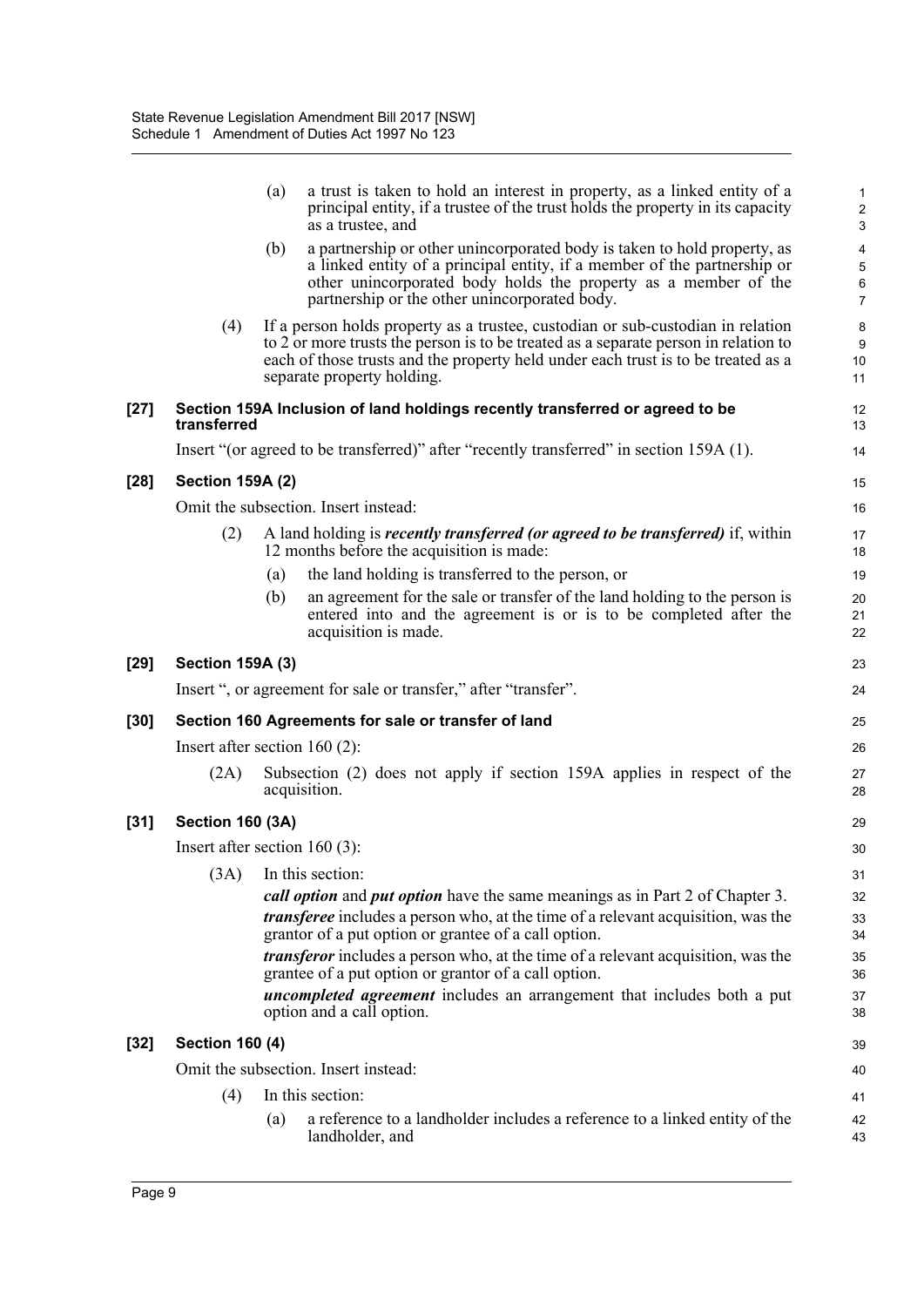|      |       |                      | (b) | a reference to a landholder, or linked entity of a landholder, that is a<br>vendor or a purchaser is, in the case of a landholder or linked entity that<br>is a unit trust scheme, a reference to a vendor or purchaser, as the case<br>may be, acting in the capacity of a trustee of the unit trust scheme, and | $\mathbf{1}$<br>2<br>$\mathsf 3$<br>$\overline{\mathbf{4}}$ |
|------|-------|----------------------|-----|-------------------------------------------------------------------------------------------------------------------------------------------------------------------------------------------------------------------------------------------------------------------------------------------------------------------|-------------------------------------------------------------|
|      |       |                      | (c) | a reference to a linked entity of a landholder that is a vendor or a<br>purchaser is:                                                                                                                                                                                                                             | 5<br>6                                                      |
|      |       |                      |     | (i)<br>in the case of a linked entity that is a trust—a reference to a<br>vendor or purchaser, as the case may be, acting in the capacity of<br>a trustee of the trust, or                                                                                                                                        | $\boldsymbol{7}$<br>8<br>9                                  |
|      |       |                      |     | in the case of a linked entity that is a partnership or other<br>(ii)<br>unincorporated body—a reference to a vendor or purchaser, as<br>the case may be, acting as a member of the partnership or the<br>other unincorporated body.                                                                              | 10<br>11<br>12<br>13                                        |
| [33] |       |                      |     | Section 161 Agreements for sale or issue of shares or units in landholder                                                                                                                                                                                                                                         | 14                                                          |
|      |       |                      |     | Insert after section $161$ (2):                                                                                                                                                                                                                                                                                   | 15                                                          |
|      |       | (2AA)                |     | Despite subsection $(2)$ , the <i>agreement liability date</i> is the date on which the<br>agreement is made if the company or unit trust scheme concerned is a<br>landholder on that date and is not a landholder on the agreement liability date<br>as determined under that subsection.                        | 16<br>17<br>18<br>19                                        |
| [34] |       |                      |     | Section 274 Transfer of certain business property between family members                                                                                                                                                                                                                                          | 20                                                          |
|      |       |                      |     | Insert at the end of section $274(3)$ (e):                                                                                                                                                                                                                                                                        | 21                                                          |
|      |       |                      |     | , or                                                                                                                                                                                                                                                                                                              | 22                                                          |
|      |       |                      | (f) | in the case of a transferor, lessor or assignor acting in the capacity of<br>trustee of a self managed superannuation fund—a person who is a<br>member of the fund.                                                                                                                                               | 23<br>24<br>25                                              |
| [35] |       | Section 274 (5AA)    |     |                                                                                                                                                                                                                                                                                                                   | 26                                                          |
|      |       |                      |     | Insert after section $274(5)$ :                                                                                                                                                                                                                                                                                   | 27                                                          |
|      |       | (5AA)                |     | A reference in this section to a business carried on by a person includes a<br>reference to a business carried on by a company, or under a trust, that is<br>controlled by the person.                                                                                                                            | 28<br>29<br>30                                              |
| [36] |       | <b>Section 284BA</b> |     |                                                                                                                                                                                                                                                                                                                   | 31                                                          |
|      |       |                      |     | Insert after section 284B:                                                                                                                                                                                                                                                                                        | 32                                                          |
|      | 284BA |                      |     | <b>MySuper transitional arrangements</b>                                                                                                                                                                                                                                                                          | 33                                                          |
|      |       | (1)                  |     | Duty under this Act is not chargeable on a relevant transfer to which section 61<br>applies or a relevant acquisition to which section 163FA applies if the relevant<br>transfer or relevant acquisition is in accordance with:                                                                                   | 34<br>35<br>36                                              |
|      |       |                      | (a) | an election that is taken by section 387 of the Superannuation Industry<br>(Supervision) Act 1993 of the Commonwealth to have been made, or                                                                                                                                                                       | 37<br>38                                                    |
|      |       |                      | (b) | section 388 of that Act.                                                                                                                                                                                                                                                                                          | 39                                                          |
|      |       | (2)                  |     | This section applies only in relation to a relevant transfer or a relevant<br>acquisition occurring before 1 July 2018.                                                                                                                                                                                           | 40<br>41                                                    |
|      |       |                      |     |                                                                                                                                                                                                                                                                                                                   |                                                             |

[35]

[36]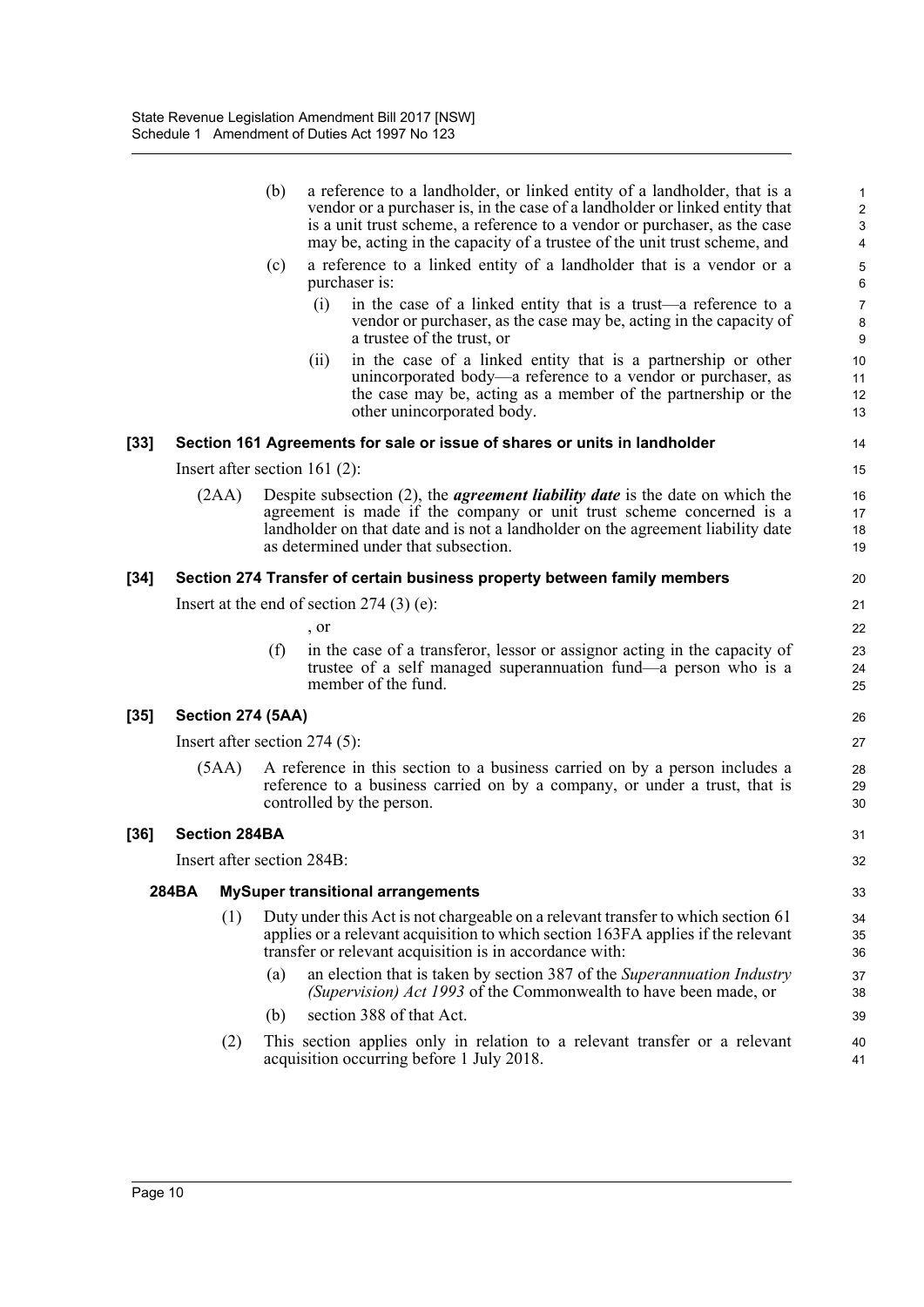#### **[37] Section 284D Payment of duty avoided as a result of tax avoidance scheme**

Omit section 284D (2). Insert instead:

(2) For the purposes of this Chapter, the *amount of duty avoided* by a person as a result of the tax avoidance scheme is the amount of duty, or the amount of additional duty, that, if the tax avoidance scheme had not been entered into or made:

13 14

15 16

17 18 19

- (a) would have been payable by the person, or
- (b) it is reasonable to expect would have been payable by the person, assuming that a reasonable alternative to entering into or making the scheme had been adopted (being an alternative that would have achieved the same economic or commercial result as the scheme, other than the result of avoiding or reducing duty).

#### **[38] Schedule 1 Savings, transitional and other provisions**

Insert after Part 45:

# **Part 46 Provisions consequent on enactment of State Revenue Legislation Amendment Act 2017**

#### **124 Definition**

In this Part: *amending Act* means the *State Revenue Legislation Amendment Act 2017*.

#### **125 General application of amendments**

- (1) An amendment made to Chapter 2 by the amending Act applies in respect of a dutiable transaction that occurs on or after the commencement of the amendment.
- (2) However, an amendment made to Chapter 2 by the amending Act does not apply to a transfer of dutiable property made in conformity with an agreement for sale or transfer of the dutiable property that was entered into before the commencement of the amendment.
- (3) Any other amendment made to this Act by the amending Act applies in relation to any liability for duty that arises on or after the commencement of the amendment.

#### **126 Application of amendments to landholder duty generally**

- (1) A landholder duty amendment does not apply to an acquisition in a landholder that is made on or after the commencement of the landholder duty amendment, if the acquisition is made in conformity with an agreement for sale first executed, or with an option granted or otherwise created, before that commencement.
- (2) This Act applies in respect of such an acquisition as if the landholder duty amendment had not been made.
- (3) In this clause, a *landholder duty amendment* means an amendment made by the amending Act to Chapter 4.

#### **127 Application of amendment to section 160**

(1) Without limiting clause 126, an arrangement that includes both a put option and a call option is not to be regarded as an uncompleted agreement for the 42 43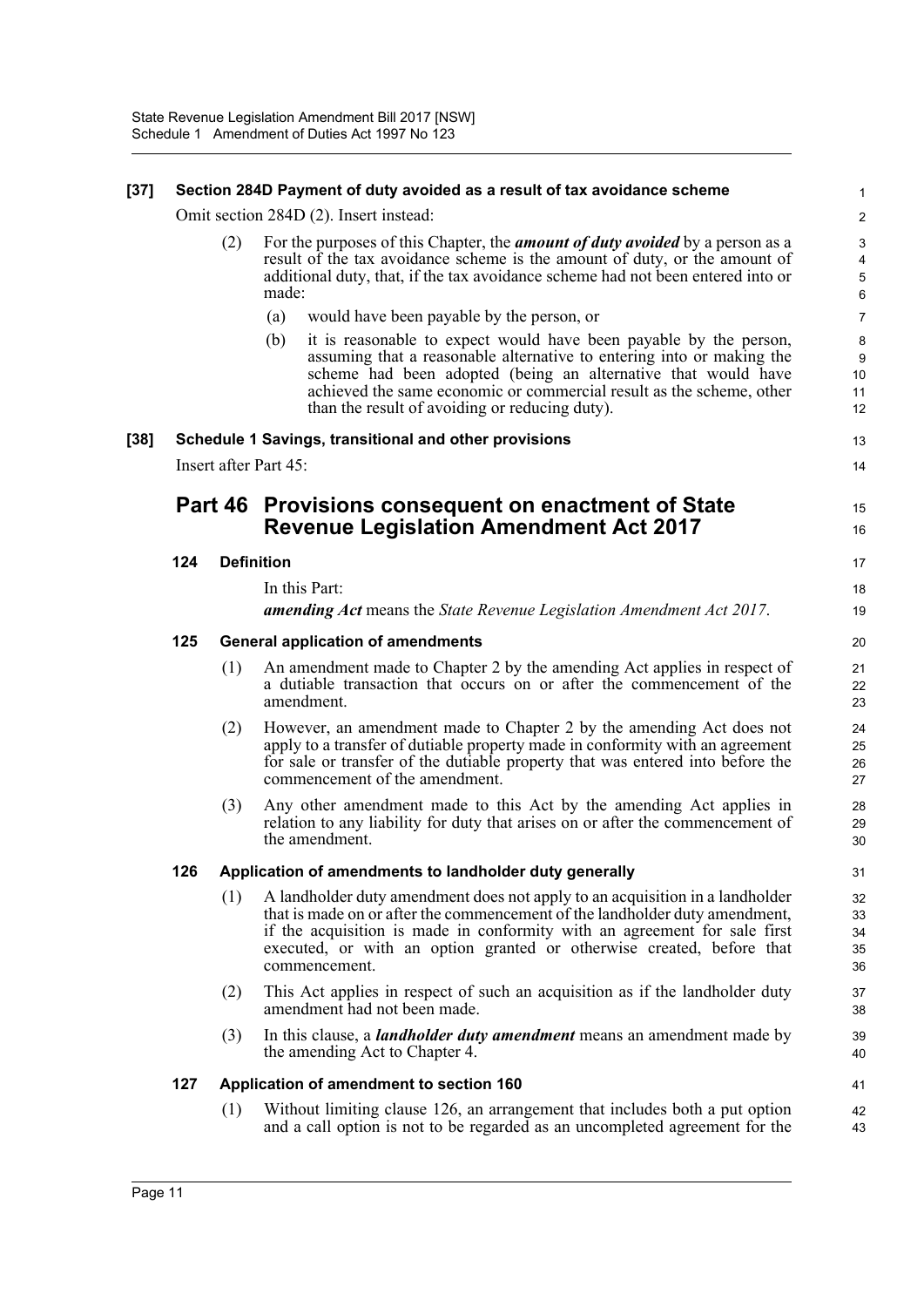|        |                                      |                 | purposes of section 160 if the put option and call option were conferred by an<br>agreement or arrangement entered into before the commencement of<br>section 160 (3A) (as inserted by the amending Act).                                                                          | 1<br>$\boldsymbol{2}$<br>3 |
|--------|--------------------------------------|-----------------|------------------------------------------------------------------------------------------------------------------------------------------------------------------------------------------------------------------------------------------------------------------------------------|----------------------------|
|        | (2)                                  | In this clause: |                                                                                                                                                                                                                                                                                    | $\overline{\mathbf{4}}$    |
|        |                                      |                 | call option and put option have the same meanings as in Part 2 of Chapter 3.                                                                                                                                                                                                       | 5                          |
| $[39]$ | <b>Dictionary</b>                    |                 |                                                                                                                                                                                                                                                                                    | 6                          |
|        |                                      |                 | Insert in alphabetical order in clause 1:                                                                                                                                                                                                                                          | $\overline{7}$             |
|        |                                      |                 | credit union means an authorised deposit-taking institution that is authorised<br>under section 66 of the <i>Banking Act 1959</i> of the Commonwealth to use or<br>assume the expression "credit union" in relation to its financial business,<br>including in its name.           | 8<br>9<br>10<br>11         |
| $[40]$ |                                      |                 | Dictionary, clause 1, definition of "instrument"                                                                                                                                                                                                                                   | 12                         |
|        | Omit the definition. Insert instead: |                 |                                                                                                                                                                                                                                                                                    | 13                         |
|        |                                      |                 | <i>instrument</i> includes a document, written statement or any record of<br>information that exists in a digital form and is capable of being reproduced,<br>transmitted, stored and duplicated by electronic means.<br>Note. Document is defined in the Interpretation Act 1987. | 14<br>15<br>16<br>17       |
| $[41]$ |                                      |                 | Dictionary, clause 1, definition of "private company"                                                                                                                                                                                                                              | 18                         |
|        | Omit the definition. Insert instead: |                 |                                                                                                                                                                                                                                                                                    | 19                         |
|        |                                      |                 | <i>private company</i> means:                                                                                                                                                                                                                                                      | 20                         |
|        |                                      | (a)             | a company that is not limited by shares, or                                                                                                                                                                                                                                        | 21                         |
|        |                                      | (b)             | a company that is limited by shares and whose shares are not quoted on<br>the Australian Securities Exchange, the New Zealand Exchange, the<br>London Exchange, the New York Exchange or any exchange of the<br>World Federation of Exchanges.                                     | 22<br>23<br>24<br>25       |
| $[42]$ | Dictionary, clause 2 (1)             |                 |                                                                                                                                                                                                                                                                                    | 26                         |
|        |                                      |                 | Omit clause $2(1)(d)$ and (e). Insert instead:                                                                                                                                                                                                                                     | 27                         |
|        |                                      | (d)<br>(i)      | the trustee of a trust and the trustee of another trust are associated<br>persons if any person is a beneficiary common to:<br>both of the trusts, or                                                                                                                              | 28<br>29<br>30             |
|        |                                      | (ii)            | one of the trusts and a sub-trust of the other trust, or                                                                                                                                                                                                                           | 31                         |
|        |                                      | (iii)           | any sub-trusts of the trusts,                                                                                                                                                                                                                                                      | 32                         |
|        |                                      | (d1)            | a natural person and a trustee are associated persons if the natural person<br>is a beneficiary of:                                                                                                                                                                                | 33<br>34                   |
|        |                                      | (i)             | the trust (not being a public unit trust scheme) of which the<br>trustee is a trustee, or                                                                                                                                                                                          | 35<br>36                   |
|        |                                      | (ii)            | a sub-trust (not being a public unit trust scheme) of that trust,                                                                                                                                                                                                                  | 37                         |
|        |                                      | (e)             | a company and a trustee are associated persons if any related body<br>corporate of the company is a beneficiary of:                                                                                                                                                                | 38<br>39                   |
|        |                                      | (i)             | the trust (not being a public unit trust scheme) of which the<br>trustee is a trustee, or                                                                                                                                                                                          | 40<br>41                   |
|        |                                      | (i)             | any sub-trust (not being a public unit trust scheme) of that trust,                                                                                                                                                                                                                | 42                         |
|        |                                      | (e1)            | a private company and a trustee are associated persons if the company,<br>or a majority shareholder or director of the company, is a beneficiary of:                                                                                                                               | 43<br>44                   |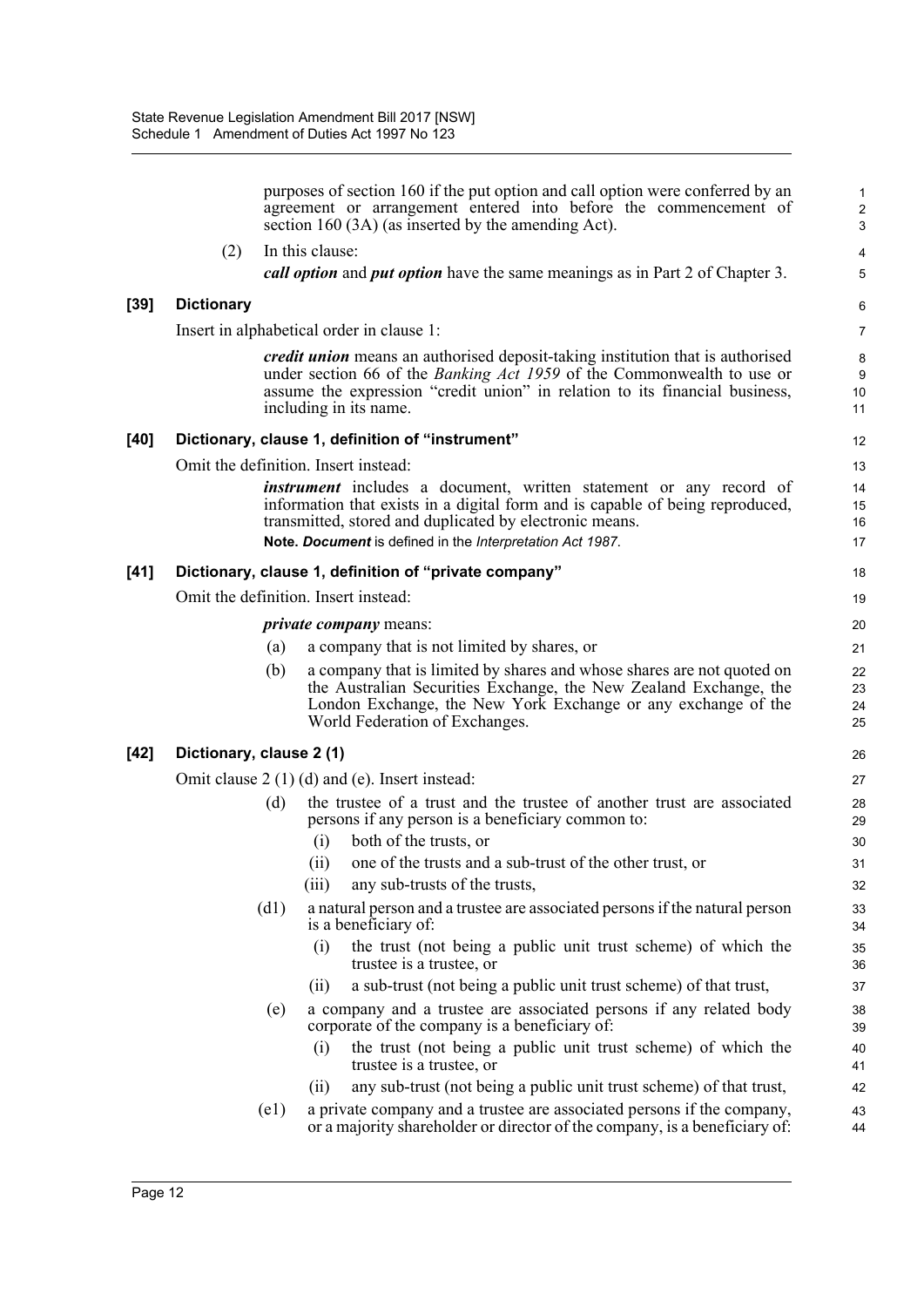|        |                      | (i)<br>(ii)                                                                                                                                                                                          | the trust (not being a public unit trust scheme) of which the<br>trustee is a trustee, or<br>any sub-trust (not being a public unit trust scheme) of that trust,                                              | $\overline{c}$<br>3 |
|--------|----------------------|------------------------------------------------------------------------------------------------------------------------------------------------------------------------------------------------------|---------------------------------------------------------------------------------------------------------------------------------------------------------------------------------------------------------------|---------------------|
| $[43]$ |                      | Dictionary, clause 2 (6) and (7)                                                                                                                                                                     |                                                                                                                                                                                                               | 4                   |
|        |                      | Insert after clause $2(5)$ :                                                                                                                                                                         |                                                                                                                                                                                                               | 5                   |
|        | (6)                  | A reference in this clause to a <i>sub-trust</i> of a trust includes a reference to any<br>sub-trust (whether or not a direct sub-trust of that trust) that establishes an<br>interest in the trust. |                                                                                                                                                                                                               |                     |
|        | (7)                  |                                                                                                                                                                                                      | A person is considered under this clause to be a beneficiary of a sub-trust of a<br>trust only if the interest in the trust that is held for the benefit of the beneficiary<br>is an interest of 50% or more. | 9<br>10<br>11       |
| $[44]$ | Dictionary, clause 5 |                                                                                                                                                                                                      |                                                                                                                                                                                                               | 12                  |
|        | Omit the clause.     |                                                                                                                                                                                                      |                                                                                                                                                                                                               | 13                  |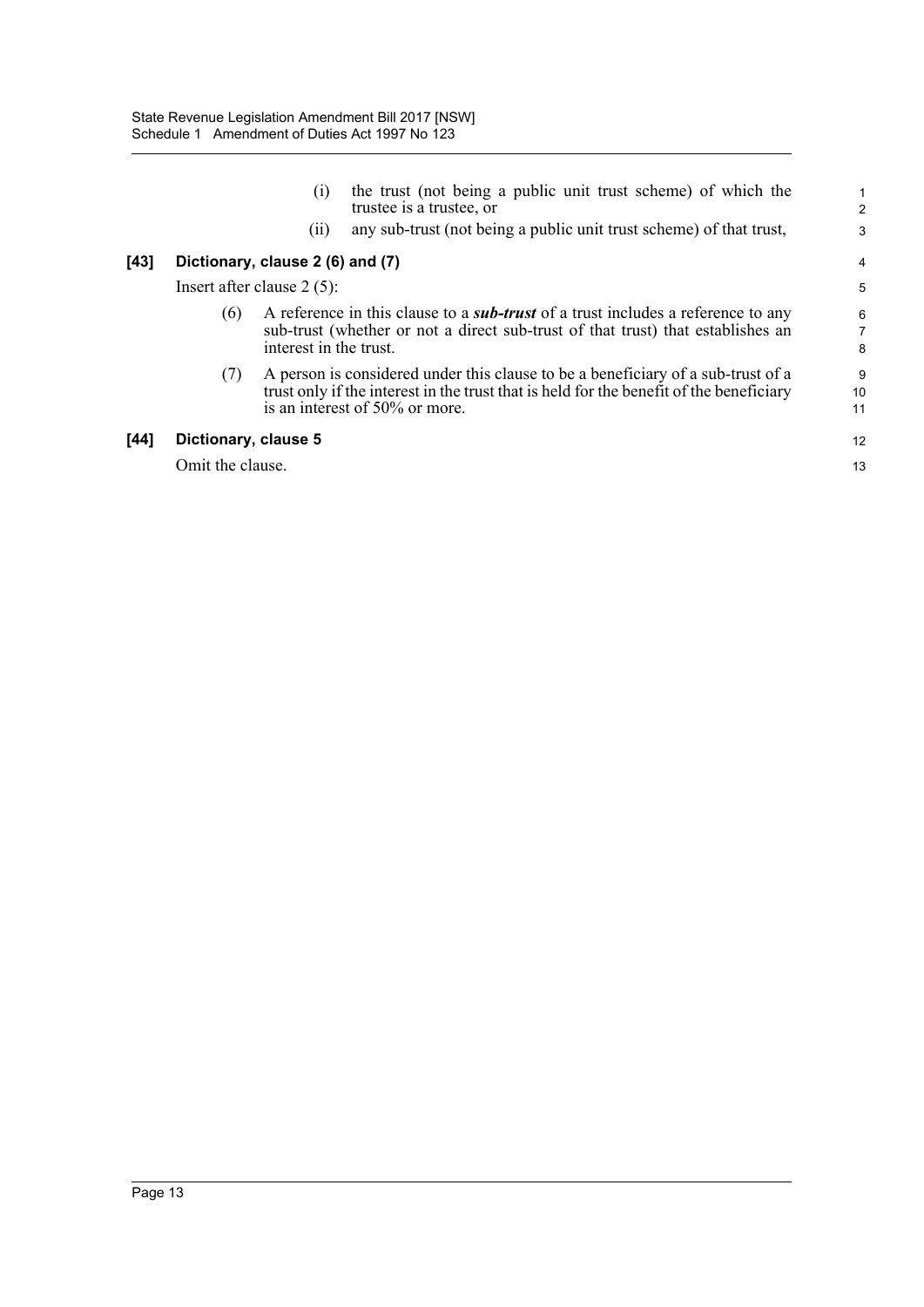<span id="page-20-0"></span>

| <b>Schedule 2</b> |             |     | <b>Amendment of Land Tax Management Act 1956</b><br><b>No 26</b> |                                                                                                                                                                                                                                                                                                                                                                                                                         |                            |
|-------------------|-------------|-----|------------------------------------------------------------------|-------------------------------------------------------------------------------------------------------------------------------------------------------------------------------------------------------------------------------------------------------------------------------------------------------------------------------------------------------------------------------------------------------------------------|----------------------------|
| $[1]$             |             |     | <b>Section 3 Definitions</b>                                     |                                                                                                                                                                                                                                                                                                                                                                                                                         | 3                          |
|                   |             |     | Insert in alphabetical order in section $3(1)$ :                 |                                                                                                                                                                                                                                                                                                                                                                                                                         | 4                          |
|                   |             |     | <i>lease</i> includes an agreement to lease.                     |                                                                                                                                                                                                                                                                                                                                                                                                                         | 5                          |
| $[2]$             |             |     |                                                                  | Section 21C Liability of lessees of land owned by Crown or council                                                                                                                                                                                                                                                                                                                                                      | 6                          |
|                   |             |     |                                                                  | Insert "(otherwise than under section 21CB)" after "land tax" in section 21C $(6)$ (e).                                                                                                                                                                                                                                                                                                                                 | $\overline{7}$             |
| $[3]$             |             |     | Sections 21CA and 21CB                                           |                                                                                                                                                                                                                                                                                                                                                                                                                         | 8                          |
|                   |             |     | Insert after section 21C:                                        |                                                                                                                                                                                                                                                                                                                                                                                                                         | 9                          |
|                   | <b>21CA</b> |     | Government lessor to notify lessee of land tax liability         |                                                                                                                                                                                                                                                                                                                                                                                                                         | 10                         |
|                   |             | (1) | the lessee enters into the lease.                                | A Government entity that enters into a lease of land owned by the Government<br>entity must give the lessee a land tax disclosure statement, in writing, before                                                                                                                                                                                                                                                         | 11<br>12<br>13             |
|                   |             | (2) | lease if land tax is payable on the land.                        | A <i>land tax disclosure statement</i> is a statement that advises the lessee that the<br>lessee will be liable for land tax in respect of the land during the term of the                                                                                                                                                                                                                                              | 14<br>15<br>16             |
|                   |             | (3) |                                                                  | Without limiting subsection (2), a land tax disclosure statement may be made:                                                                                                                                                                                                                                                                                                                                           | 17                         |
|                   |             |     | in the terms of the lease, or<br>(a)                             |                                                                                                                                                                                                                                                                                                                                                                                                                         | 18                         |
|                   |             |     | (b)<br>before the lease is entered into.                         | as part of a disclosure statement for the lease that is given to the lessee                                                                                                                                                                                                                                                                                                                                             | 19<br>20                   |
|                   |             | (4) | happens first):                                                  | A lessee enters into a lease when any of the following occurs (whichever                                                                                                                                                                                                                                                                                                                                                | 21<br>22                   |
|                   |             |     | the lessee executes the lease,<br>(a)                            |                                                                                                                                                                                                                                                                                                                                                                                                                         | 23                         |
|                   |             |     | (b)                                                              | the lessee enters into possession of the land under the lease,                                                                                                                                                                                                                                                                                                                                                          | 24                         |
|                   |             |     | (c)                                                              | the lessee begins to pay rent under the lease.                                                                                                                                                                                                                                                                                                                                                                          | 25                         |
|                   |             | (5) | of the renewal.                                                  | The renewal of a lease is considered to be entry into a new lease for the term                                                                                                                                                                                                                                                                                                                                          | 26<br>27                   |
|                   |             | (6) |                                                                  | The onus is on a Government entity to establish that it gave a land tax<br>disclosure statement to a lessee before the lessee entered into the lease.                                                                                                                                                                                                                                                                   | 28<br>29                   |
|                   |             | (7) |                                                                  | A Government entity that enters into a lease of land owned by the Government<br>entity and that fails to comply with this section is a <i>non-complying lessor</i> for<br>any land tax on the land that becomes payable during the term of the lease.<br>Note. See section 21CB, which enables the Chief Commissioner to recover the land<br>tax from the non-complying lessor if the lessee fails to pay the land tax. | 30<br>31<br>32<br>33<br>34 |
|                   |             | (8) |                                                                  | This section applies to a lease only if the lessee under the lease is considered<br>to be the owner of the land for land tax purposes because of section 21C.                                                                                                                                                                                                                                                           | 35<br>36                   |
|                   |             | (9) | In this section:                                                 |                                                                                                                                                                                                                                                                                                                                                                                                                         | 37                         |
|                   |             |     |                                                                  | <b>Government entity</b> means the Crown, a local council or any other entity not<br>liable for land tax in respect of land it owns under section 21C.                                                                                                                                                                                                                                                                  | 38<br>39                   |
|                   | <b>21CB</b> |     | Recovery of land tax from non-complying lessor                   |                                                                                                                                                                                                                                                                                                                                                                                                                         | 40                         |
|                   |             | (1) |                                                                  | If a lessee of land fails to pay a land tax amount in accordance with a notice of<br>assessment issued by the Chief Commissioner, and there is a non-complying                                                                                                                                                                                                                                                          | 41<br>42                   |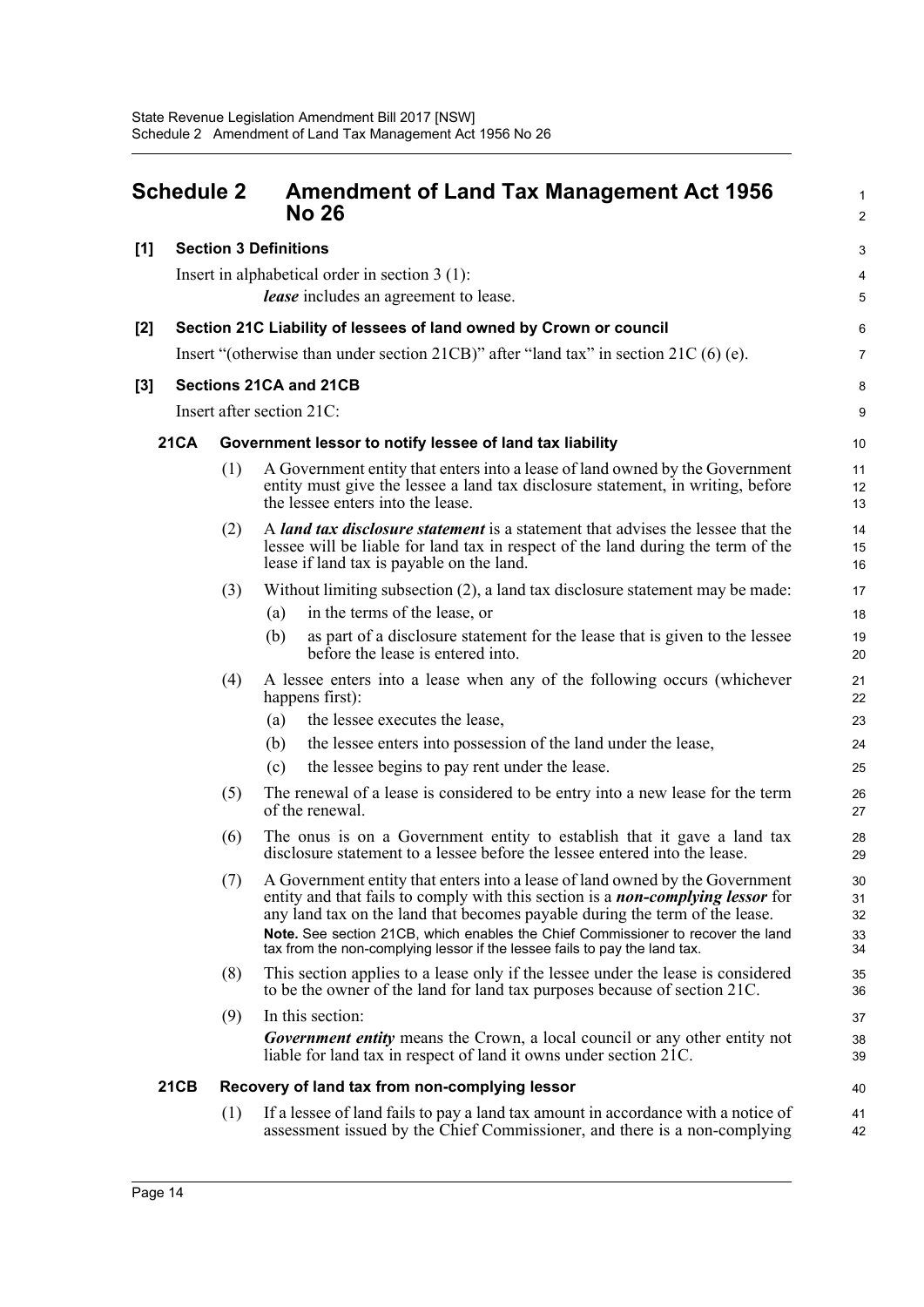|     |                                                                                                      |     | lessor for the land tax to which the assessment relates, the Chief Commissioner<br>may serve a notice on the non-complying lessor notifying the lessor that:                                                                                                       | $\mathbf{1}$<br>$\overline{2}$ |  |
|-----|------------------------------------------------------------------------------------------------------|-----|--------------------------------------------------------------------------------------------------------------------------------------------------------------------------------------------------------------------------------------------------------------------|--------------------------------|--|
|     |                                                                                                      |     | the lessee has failed to pay the land tax amount, and<br>(a)                                                                                                                                                                                                       | $\mathsf 3$                    |  |
|     |                                                                                                      |     | if the land tax amount is not paid by the date specified in the notice, the<br>(b)<br>lessor will be liable for the land tax amount.                                                                                                                               | 4<br>5                         |  |
|     |                                                                                                      | (2) | The date specified must be at least 21 days after service of the notice.                                                                                                                                                                                           | 6                              |  |
|     |                                                                                                      | (3) | If the land tax amount is not paid by the date specified in the notice, the<br>non-complying lessor is jointly and severally liable with the lessee to pay the<br>land tax amount.                                                                                 | $\overline{7}$<br>8<br>9       |  |
|     |                                                                                                      | (4) | A non-complying lessor that is liable to pay a land tax amount under this<br>section is entitled to be indemnified by the lessee for any payments made by<br>the non-complying lessor to the Chief Commissioner to discharge liability for<br>the land tax amount. | 10<br>11<br>12<br>13           |  |
|     |                                                                                                      | (5) | This section applies to a non-complying lessor that is a council despite<br>section 741 of the Local Government Act 1993.                                                                                                                                          | 14<br>15                       |  |
|     |                                                                                                      | (6) | In this section:                                                                                                                                                                                                                                                   | 16                             |  |
|     |                                                                                                      |     | land tax amount means:                                                                                                                                                                                                                                             | 17                             |  |
|     |                                                                                                      |     | the amount of land tax that a lessee has been assessed as being liable to<br>(a)<br>pay, as set out in a notice of assessment issued to the lessee, and                                                                                                            | 18<br>19                       |  |
|     |                                                                                                      |     | any interest or penalty tax payable in respect of that amount of tax.<br>(b)                                                                                                                                                                                       | 20                             |  |
|     |                                                                                                      |     | <i>lessee</i> includes a former lessee.                                                                                                                                                                                                                            | 21                             |  |
|     |                                                                                                      |     | <i>non-complying lessor</i> has the meaning given by section 21CA.                                                                                                                                                                                                 | 22                             |  |
| [4] | <b>Schedule 2 Savings and transitional provisions</b>                                                |     |                                                                                                                                                                                                                                                                    |                                |  |
|     | Insert after Part 29:                                                                                |     |                                                                                                                                                                                                                                                                    |                                |  |
|     | Part 30 Provisions consequent on enactment of State<br><b>Revenue Legislation Amendment Act 2017</b> |     |                                                                                                                                                                                                                                                                    | 25                             |  |
|     |                                                                                                      |     |                                                                                                                                                                                                                                                                    |                                |  |
|     | 60                                                                                                   |     | Amendment applies to new leases only                                                                                                                                                                                                                               | 27                             |  |
|     |                                                                                                      | (1) | Section 21CA, as inserted by the State Revenue Legislation Amendment Act<br>2017, applies only to leases entered into or renewed on or after 1 January 2018.                                                                                                       | 28<br>29                       |  |
|     |                                                                                                      | (2) | Accordingly, section 21CB, as inserted by that Act, does not apply to any land<br>tax amount that is payable for the land tax year commencing on 1 January 2018<br>or a previous land tax year.                                                                    | 30<br>31<br>32                 |  |
|     |                                                                                                      |     | Note: Land tax liability arises at midnight on 31 December.                                                                                                                                                                                                        | 33                             |  |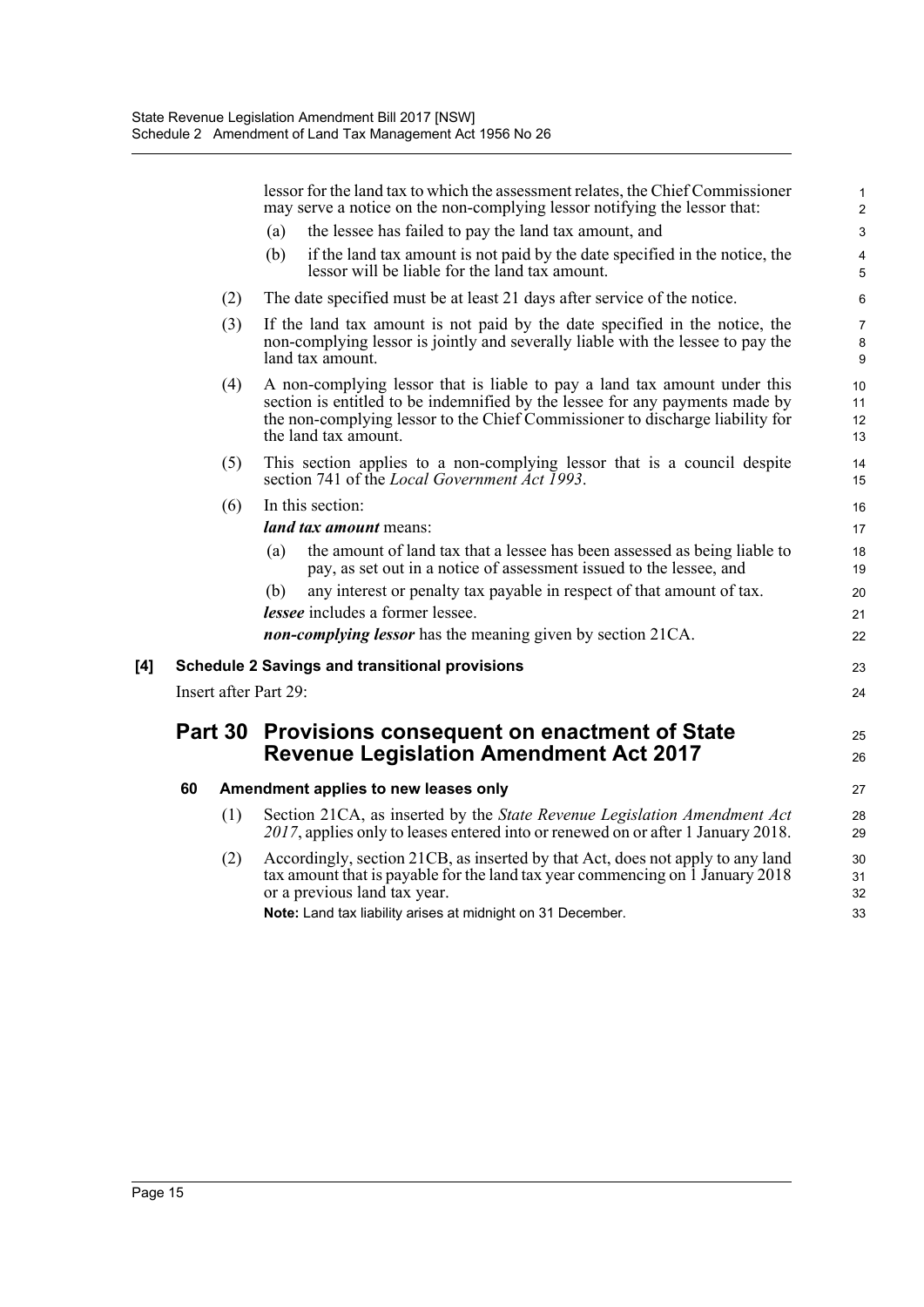<span id="page-22-0"></span>

|       | <b>Schedule 3</b>                                                                                                                                                                                       | <b>Amendment of Payroll Tax Act 2007 No 21</b>                                                                                                                                                                                                                                               | 1                      |  |  |  |
|-------|---------------------------------------------------------------------------------------------------------------------------------------------------------------------------------------------------------|----------------------------------------------------------------------------------------------------------------------------------------------------------------------------------------------------------------------------------------------------------------------------------------------|------------------------|--|--|--|
| [1]   | <b>Section 3 Definitions</b>                                                                                                                                                                            |                                                                                                                                                                                                                                                                                              | $\overline{2}$         |  |  |  |
|       | Insert in alphabetical order in section $3(1)$ :                                                                                                                                                        |                                                                                                                                                                                                                                                                                              |                        |  |  |  |
|       | <i>service provider</i> , in relation to an employment agency contract—see<br>section 37.                                                                                                               |                                                                                                                                                                                                                                                                                              |                        |  |  |  |
| $[2]$ |                                                                                                                                                                                                         | <b>Section 29 Motor vehicle allowances</b>                                                                                                                                                                                                                                                   | 6                      |  |  |  |
|       | Omit section 29 (7) (a) and (b). Insert instead:                                                                                                                                                        |                                                                                                                                                                                                                                                                                              |                        |  |  |  |
|       |                                                                                                                                                                                                         | the rate determined by legislative instrument under section 28-25 of the<br>(a)<br>ITAA for calculating a deduction for car expenses using the cents<br>per kilometre method in the financial year immediately preceding the<br>financial year in which the allowance is paid or payable, or | 8<br>$9\,$<br>10<br>11 |  |  |  |
|       |                                                                                                                                                                                                         | if there is more than one rate under the determination referred to in<br>(b)<br>paragraph (a), the highest of those rates, or                                                                                                                                                                | 12<br>13               |  |  |  |
|       |                                                                                                                                                                                                         | if no rate is determined as referred to in paragraph (a), the rate<br>(c)<br>prescribed by the regulations under this Act.                                                                                                                                                                   | 14<br>15               |  |  |  |
| $[3]$ | <b>Section 36A</b>                                                                                                                                                                                      |                                                                                                                                                                                                                                                                                              | 16                     |  |  |  |
|       | Insert before section 37:                                                                                                                                                                               |                                                                                                                                                                                                                                                                                              | 17                     |  |  |  |
|       | 36A                                                                                                                                                                                                     | Division not applicable to wages paid to common law employees                                                                                                                                                                                                                                | 18                     |  |  |  |
|       |                                                                                                                                                                                                         | This Division does not apply in relation to wages that are exempt wages under<br>section 66B and clause 13B of Schedule 2.                                                                                                                                                                   | 19<br>20               |  |  |  |
| [4]   |                                                                                                                                                                                                         | Section 40 Amounts taken to be wages                                                                                                                                                                                                                                                         | 21                     |  |  |  |
|       |                                                                                                                                                                                                         | Omit "Division 4 or 5 of that Part, section 50 or clause 5 of Schedule 2) had the service<br>provider been paid by the client as an employee" from section 40 (2).                                                                                                                           | 22<br>23               |  |  |  |
|       | Insert instead "section 50 or Division 4 or 5 of that Part), or Part 3 of Schedule 2 (other than<br>clause 5 or 13A), had the service provider performed the services as an employee of the<br>client". |                                                                                                                                                                                                                                                                                              |                        |  |  |  |
| [5]   | Part 4, Division 10                                                                                                                                                                                     |                                                                                                                                                                                                                                                                                              | 27                     |  |  |  |
|       | Insert after Division 9:                                                                                                                                                                                |                                                                                                                                                                                                                                                                                              | 28                     |  |  |  |
|       |                                                                                                                                                                                                         | <b>Division 10 Miscellaneous</b>                                                                                                                                                                                                                                                             | 29                     |  |  |  |
|       | 66B                                                                                                                                                                                                     | Employment agents supplying their common law employees                                                                                                                                                                                                                                       | 30                     |  |  |  |
|       |                                                                                                                                                                                                         | Wages are exempt wages as provided for in clause 13B of Schedule 2.                                                                                                                                                                                                                          | 31                     |  |  |  |
|       | 66C                                                                                                                                                                                                     | Wages paid to living organ donors                                                                                                                                                                                                                                                            | 32                     |  |  |  |
|       |                                                                                                                                                                                                         | Wages are exempt wages to the extent that they are reimbursed by the<br>Commonwealth under the Supporting Leave for Living Organ Donors<br>Programme.                                                                                                                                        | 33<br>34<br>35         |  |  |  |
| [6]   |                                                                                                                                                                                                         | <b>Schedule 2 NSW specific provisions</b>                                                                                                                                                                                                                                                    | 36                     |  |  |  |
|       |                                                                                                                                                                                                         | Omit "Department of Education" wherever occurring in clauses $5(5)$ (c) and $6(1)$ .                                                                                                                                                                                                         | 37                     |  |  |  |
|       | Insert instead "Department of Industry, Skills and Regional Development".                                                                                                                               |                                                                                                                                                                                                                                                                                              |                        |  |  |  |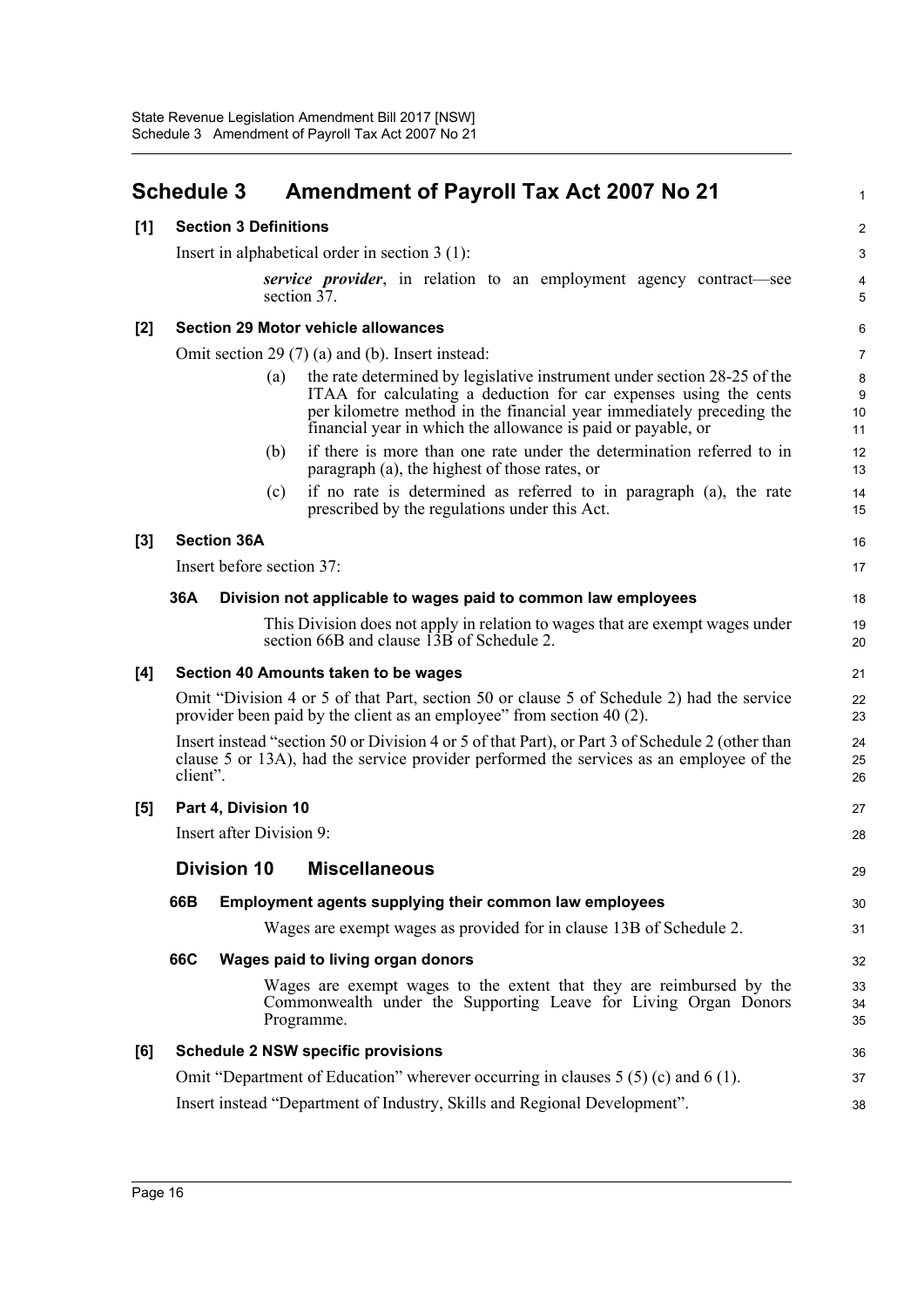| [7] | Schedule 2, clause 13B   |     |                                                                                                                                                                                                                                                                |                          |  |  |
|-----|--------------------------|-----|----------------------------------------------------------------------------------------------------------------------------------------------------------------------------------------------------------------------------------------------------------------|--------------------------|--|--|
|     | Insert after clause 13A: |     |                                                                                                                                                                                                                                                                |                          |  |  |
|     | 13B                      |     | Employment agents supplying their common law employees                                                                                                                                                                                                         |                          |  |  |
|     |                          | (1) | Wages are exempt wages if:                                                                                                                                                                                                                                     |                          |  |  |
|     |                          |     | they are paid or payable for services that were performed under an<br>(a)<br>employment agency contract by a service provider for a client of an<br>employment agent, and                                                                                      | 5<br>6<br>$\overline{7}$ |  |  |
|     |                          |     | the service provider performed the services as an employee of the<br>(b)<br>employment agent, and                                                                                                                                                              | 8<br>9                   |  |  |
|     |                          |     | the wages would be exempt wages under Part 4 (other than section 50)<br>(c)<br>or Division 4 or 5 of that Part), or Part 3 of Schedule 2 (other than<br>clause 5 or 13A), had the service provider performed the services as an<br>employee of the client, and | 10<br>11<br>12<br>13     |  |  |
|     |                          |     | the client has given a declaration to the effect of paragraph (c), in the<br>(d)<br>form approved by the Chief Commissioner, to the employment agent.                                                                                                          | 14<br>15                 |  |  |
|     |                          | (2) | A reference in this clause to an <i>employee</i> does not include a reference to a<br>person who is an employee only because the person is taken to be an employee<br>by Division 8 of Part 3 or any other provision of this Act.                              | 16<br>17<br>18           |  |  |
| [8] |                          |     | Schedule 3 Savings, transitional and other provisions                                                                                                                                                                                                          | 19                       |  |  |
|     | Insert after Part 10:    |     |                                                                                                                                                                                                                                                                |                          |  |  |
|     | Part 11                  |     | Provisions consequent on enactment of State<br><b>Revenue Legislation Amendment Act 2017</b>                                                                                                                                                                   | 21<br>22                 |  |  |
|     | 25                       |     | <b>Motor vehicle allowances</b>                                                                                                                                                                                                                                | 23                       |  |  |
|     |                          |     | The amendment to section 29 made by the State Revenue Legislation<br><i>Amendment Act 2017</i> is taken to have effect in respect of wages paid or<br>payable on or after 1 July 2016.                                                                         | 24<br>25<br>26           |  |  |
|     | 26                       |     | Exempt wages paid to living organ donors                                                                                                                                                                                                                       |                          |  |  |
|     |                          |     | Section 66C, as inserted by the State Revenue Legislation Amendment Act<br>2017, is taken to have effect in respect of wages paid or payable on or after<br>1 July 2013.                                                                                       | 28<br>29<br>30           |  |  |
|     |                          |     |                                                                                                                                                                                                                                                                |                          |  |  |